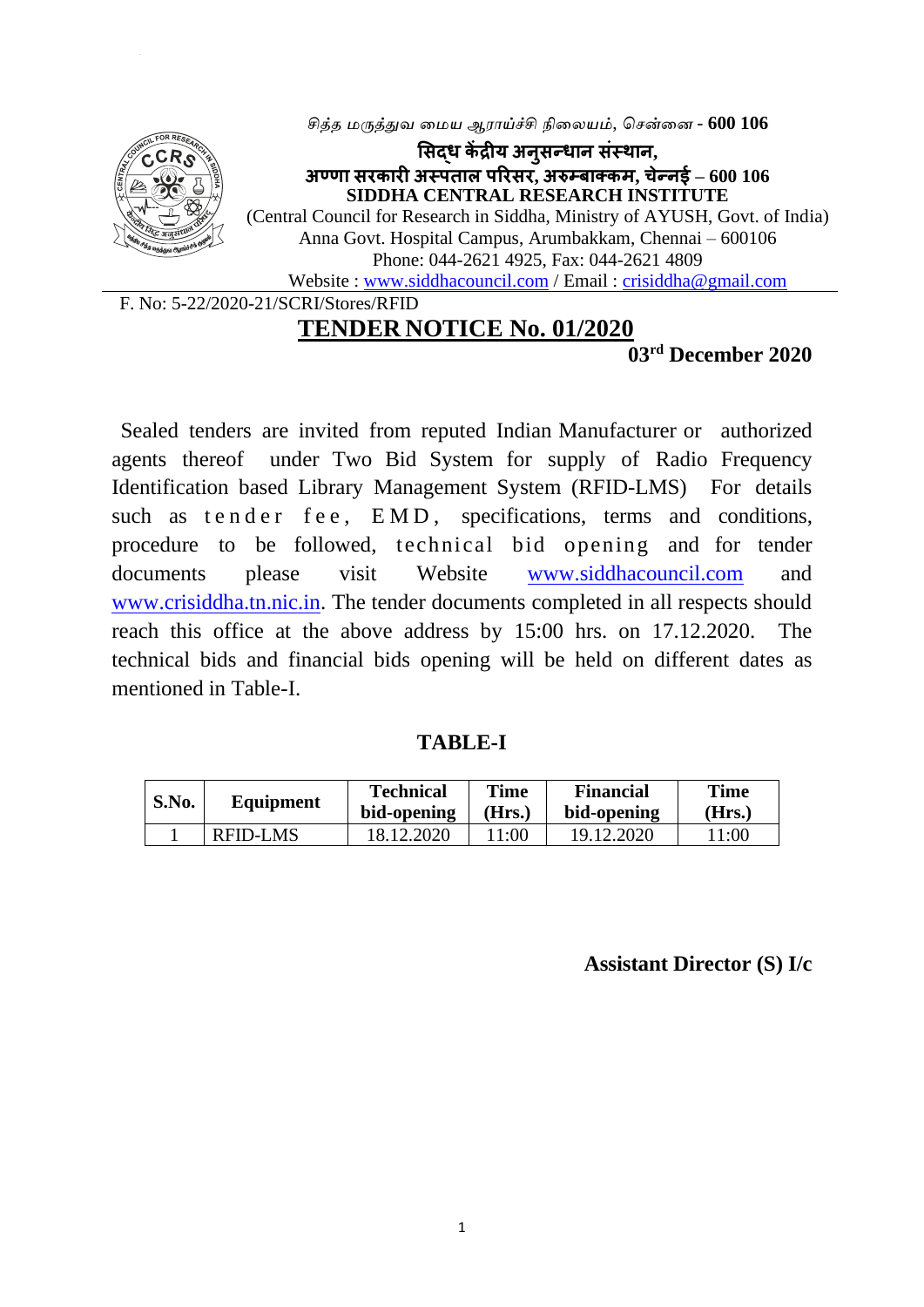

*சித்த மருத்துவ மமய ஆராய்ச்சி நிமையம்*, *சென்மை* - **600 106**

**सिद्ध कें द्रीय अनुिन्धान िंस्थान, अण्णा िरकारी अस्पताल पररिर, अरुम्बाक्कम, चेन्नई – 600 106 SIDDHA CENTRAL RESEARCH INSTITUTE**

(Central Council for Research in Siddha, Ministry of AYUSH, Govt. of India) Anna Govt. Hospital Campus, Arumbakkam, Chennai – 600106 Phone: 044-2621 4925, Fax: 044-2621 4809

Website : [www.siddhacouncil.com](http://www.siddhacouncil.com/) / Email : [crisiddha@gmail.com](mailto:crisiddha@gmail.com)

**F. No: 5-22/2020-21/SCRI/Stores/RFID. 03**

**rd December 2020**

## **TENDER NOTICE No. 01/2020**

Siddha Central Research Institute (SCRI) is a Premier Research Institute under the Central Council of Research in Siddha, Ministry of AYUSH, Government of India, engaged in Siddha research. Sealed Tenders are invited by the undersigned in double bid system i.e. Technical bid and Commercial bid from the reputed Indian Manufacturer and their authorized suppliers, National Small Industries Corporation Limited (NSIC) approved registered firms and in case of imported items from their authorized Indian agents for supply and satisfactory installation of RFID-LMS for our Literary Research and Documentation Department (LR&DD) & Library. The Tender should be submitted in two separate sealed envelopes i.e. (i) Technical bid and (ii) Commercial bid. The details of technical specifications of RFID-LMS should be provided in the cover marked as **"Technical Bid for---------------".** This envelope should also contain bank draft for the T e n d e r F e e a n d Earnest Money Deposit. The cost of the instrument/equipment, percentage of CST/VAT, Excise duty, Customs duty should be clearly indicated in the commercial bid (marked **"Commercial Bid for ------------------ -----".** The commercial Bid should be submitted in sealed envelope in the cover indicating the RFID-LMS.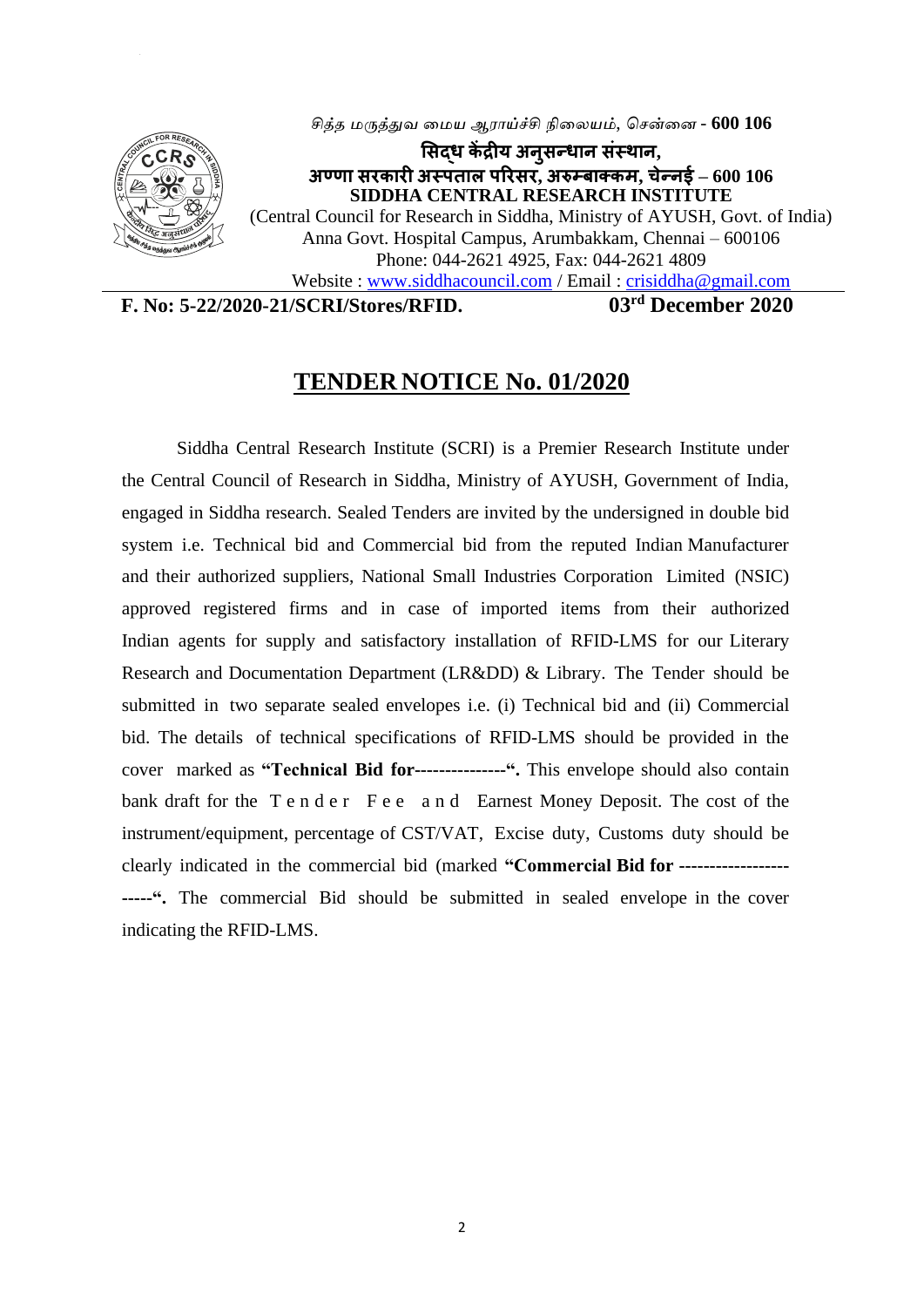| S.No | Name of the equipment | <b>Quantity</b> | Tender Fee $(\bar{\mathbf{z}})$ | EMD $(3)$   |
|------|-----------------------|-----------------|---------------------------------|-------------|
|      | <b>RFID-LMS</b>       | No.             | $1000/-$                        | $60,000/$ - |

The tender document is to be downloaded from website [www.siddhacouncil.com.](http://www.siddhacouncil.com/) and [www.crisiddha.tn.nic.in.](http://www.crisiddha.tn.nic.in/) **Separate tenders should be submitted with a DD for ₹ 1,000/- (Rupees One Thousand only) in favor of Siddha Central Research Institute, payable at Chennai, towards the cost of each Tender document.** The last date for submission of filled in tender is **17.12.2020 at 15.00 hrs.** The technical/financial bids will be opened on dates as given above. The technical and commercial bids duly sealed in separate covers should be submitted in another sealed cover super-scribed as Tender due on **17.12.2020** for supply of equipment (indicating the name of equipment) for each Instrument/equipment to the Assistant Director (S) I/c, Siddha Central Research Institute (SCRI), Arignar Anna Hospital Campus, Arumbakkam, Chennai-600 106 to be sent by post or in person only. The tender documents without tender cost for each equipment and EMD will be summarily rejected. The tender received after closing date/time will not be entertained. The Assistant Director (S) I/c reserves the right to accept/reject any or all tenders so received without assigning any reason thereof.

**Assistant Director (S) I/c**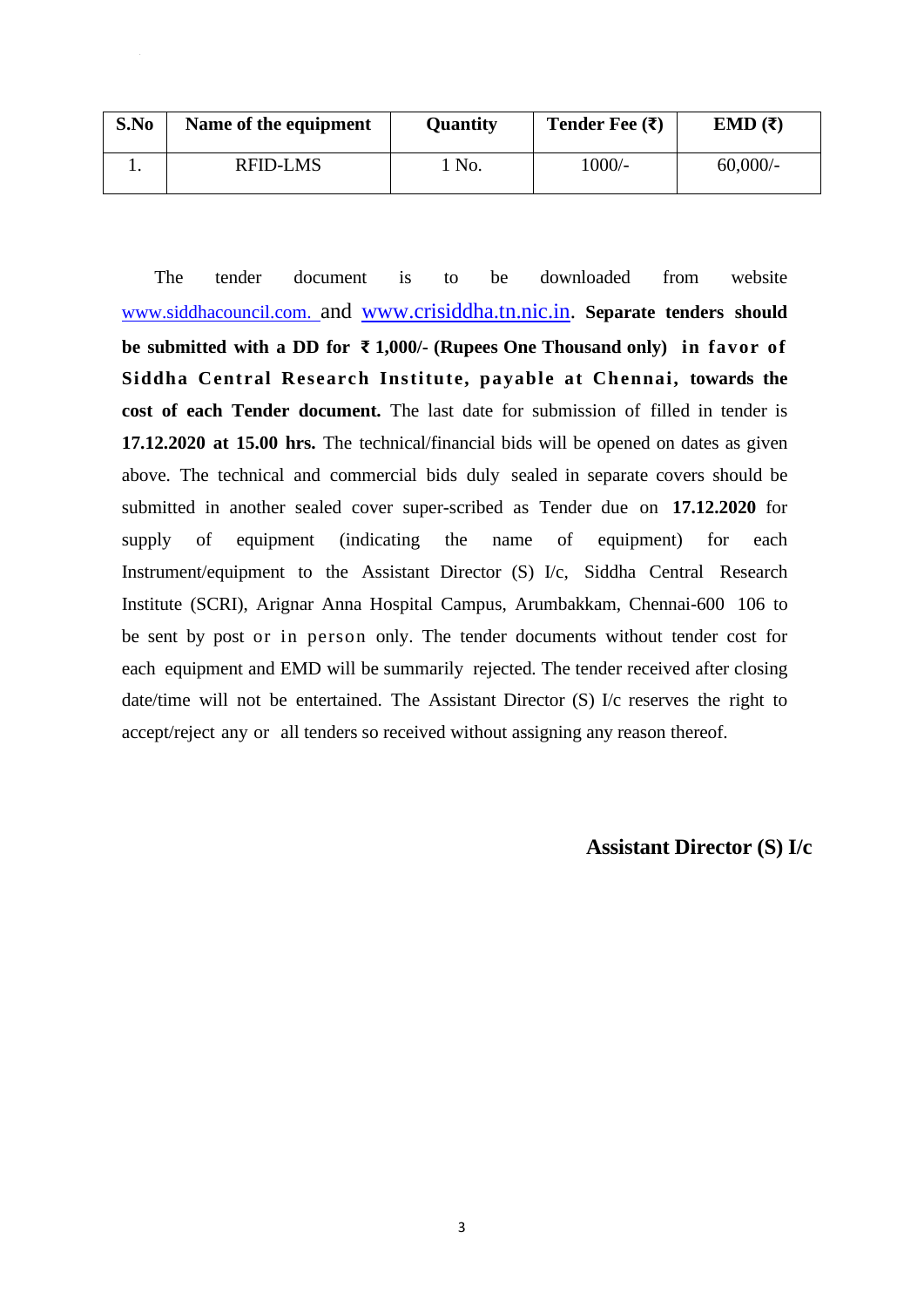*சித்த மருத்துவ மமய ஆராய்ச்சி நிமையம்*, *சென்மை* - **600 106**

### **सिद्ध कें द्रीय अनुिन्धान िंस्थान, अण्णा िरकारी अस्पताल पररिर, अरुम्बाक्कम, चेन्नई – 600 106 SIDDHA CENTRAL RESEARCH INSTITUTE**

(Central Council for Research in Siddha, Ministry of AYUSH, Govt. of India) Anna Govt. Hospital Campus, Arumbakkam, Chennai – 600106 Phone: 044-2621 4925, Fax: 044-2621 4809 Website : [www.siddhacouncil.com](http://www.siddhacouncil.com/) / Email : [crisiddha@gmail.com](mailto:crisiddha@gmail.com)

**Tender Form** 1. **Tender Notice No. : SCRI/Stores/01/2020**\_

| 2- Publication Date                                                                                         | 03.12.2020<br>$\ddot{\cdot}$                |
|-------------------------------------------------------------------------------------------------------------|---------------------------------------------|
| 3- Tender Fee                                                                                               | $: \xi$ 1,000/-(Rupees One Thousand Only)   |
| 4- Demand Draft No.                                                                                         | Date:<br>:                                  |
| 5- Name of the Firm / Company / Institution / Person to whom tender form issued (status<br>disclosure form) | Page No.6                                   |
| 6. Item Services                                                                                            | : RFID-LMS                                  |
| 7. Date of issue of Tender                                                                                  | : 03.12.2020                                |
| 8. Last date & time of receipt of completed<br>tender                                                       | 17.12.2020 at 15.00 hrs.<br>$\ddot{\cdot}$  |
| 9. Date & Time for opening of Tender                                                                        | <b>Pls. refer Table-I</b><br>$\ddot{\cdot}$ |
| 10. Validity period of tender upto date                                                                     | 16.03.2021<br>$\ddot{\cdot}$                |
| 11. Check List                                                                                              | Page No. 5<br>$\ddot{\cdot}$                |
| 12. Tender Application                                                                                      | Page No. 7-8<br>$\ddot{\cdot}$              |
| 13. Instructions to bidders                                                                                 | Page No. 9-11<br>$\ddot{\cdot}$             |
| 14. General Terms &<br><b>Conditions of Contract /</b><br><b>Bank Guarantee format</b>                      | Page No. 12-20<br>$\ddot{\cdot}$            |
| 15. Schedule of Requirement                                                                                 | Page No. 21<br>$\ddot{\cdot}$               |
| 16. Price schedule to be filled up by the<br>bidder for quoting prices                                      | Page No. 22-23<br>:                         |
| 17. Specification & allied technical details                                                                | : Page No. 24-32                            |
|                                                                                                             |                                             |

**This tender form contains pages serially from 1 to 32.**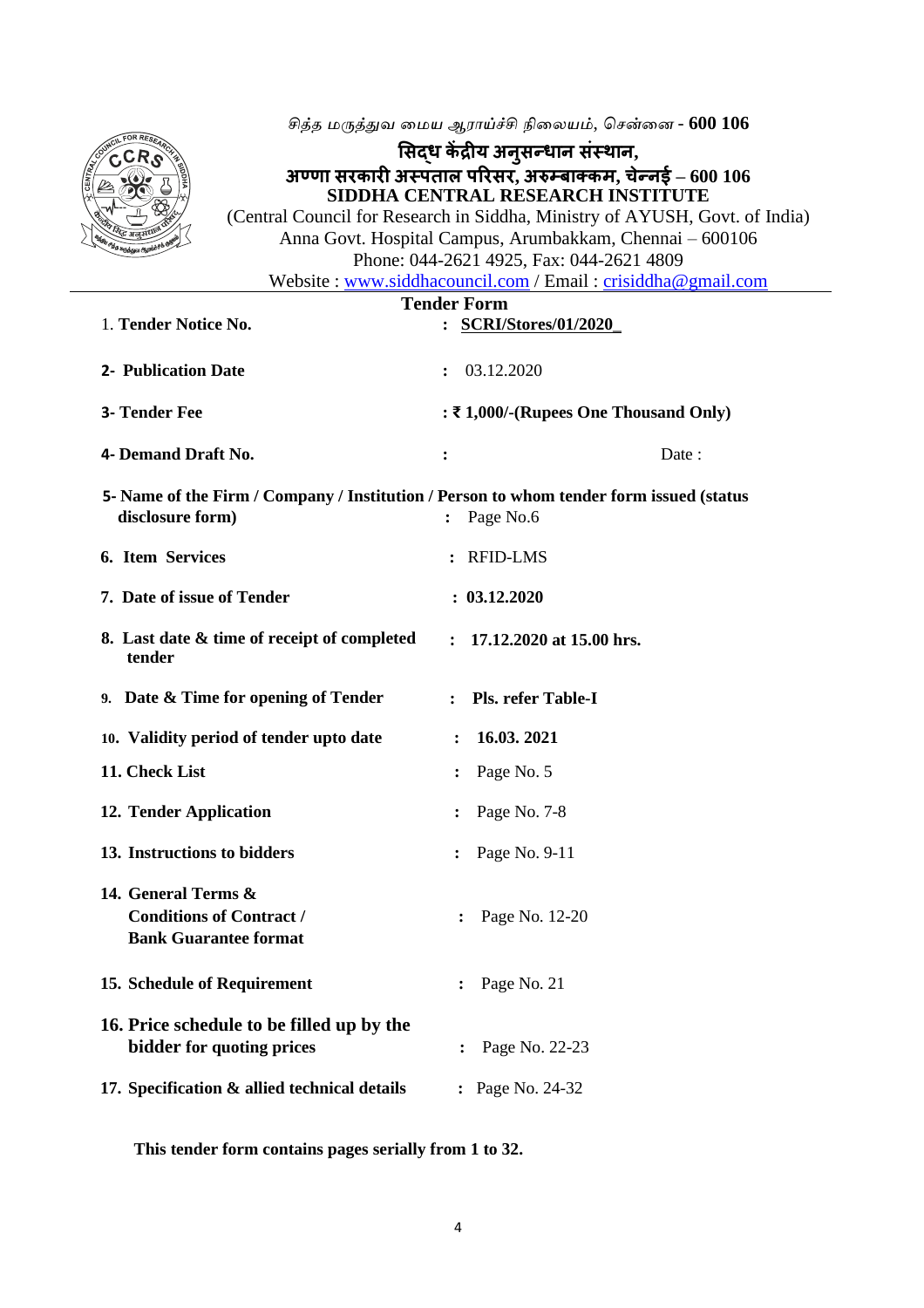#### **SL. No. - 11 (To be compulsorily filled by the Tenderers) Tenderers should enclose the necessary documents as given in the Check List.** (To be submitted along with technical bid)

| S.No           | <b>Description</b>                                                                                                                                                                                          | Vendors should put<br>appropriate remarks<br>against each item i.e.<br>Yes/No/Agreed/Not<br><b>Agreed/Enclosed /Not</b><br><b>Enclosed etc.</b> |
|----------------|-------------------------------------------------------------------------------------------------------------------------------------------------------------------------------------------------------------|-------------------------------------------------------------------------------------------------------------------------------------------------|
| 1              | Acceptance of General conditions of contract.                                                                                                                                                               |                                                                                                                                                 |
| $\overline{2}$ | Terms of payment as per enclosed sheet.                                                                                                                                                                     |                                                                                                                                                 |
| 3              | List of Engineers $&$ Staff available with the agency.                                                                                                                                                      |                                                                                                                                                 |
| $\overline{4}$ | Completion time (8 weeks)                                                                                                                                                                                   |                                                                                                                                                 |
| 5              | Rates are excluding of all taxes & duties i.e., Octroi, Service<br>tax, VAT, etc. should be mentioned separately                                                                                            |                                                                                                                                                 |
| 6              | Rates are firm throughout the Contract Period.                                                                                                                                                              |                                                                                                                                                 |
| $\overline{7}$ | Warranty - From the date of completion of the work,<br>Installation and Testing of the Equipment. (vendor<br>should specify the period of Comprehensive warranty in<br>months for the implemented solution) |                                                                                                                                                 |
| 8              | State whether Inspection / Final inspection & testing at works<br>before dispatch of the materials agreed as per Tender.                                                                                    |                                                                                                                                                 |
| 9              | Inspection & testing at site as per Tender.                                                                                                                                                                 |                                                                                                                                                 |
| 10             | The entire work will be carried out as per Technical<br>Specifications given in tender.                                                                                                                     |                                                                                                                                                 |
| 11             | Whether the following documents are submitted along with tender?                                                                                                                                            |                                                                                                                                                 |
|                | List of Engineers to be placed at site for Installation /<br>a)<br>Testing.                                                                                                                                 |                                                                                                                                                 |
|                | Authorization letter from manufacturer<br>b)                                                                                                                                                                |                                                                                                                                                 |
|                | <b>Layout Drawings</b><br>$\mathbf{c})$                                                                                                                                                                     |                                                                                                                                                 |
|                | Tender book along with quotation.<br>$\mathbf{d}$                                                                                                                                                           |                                                                                                                                                 |
|                | Specification Compliance Statement.<br>e)                                                                                                                                                                   |                                                                                                                                                 |
|                | Details of service set ups at Chennai.<br>f)                                                                                                                                                                |                                                                                                                                                 |
|                | List of similar works carried out during the last three years.<br>g)                                                                                                                                        |                                                                                                                                                 |
|                | Catalogues and technical details of offered equipment.<br>h)                                                                                                                                                |                                                                                                                                                 |
|                | EMD vide Demand draft No. -------------- dated ---------------<br>$\mathbf{i}$                                                                                                                              |                                                                                                                                                 |
|                | payable at ---------------------------- Bank Chennai for Rs.------                                                                                                                                          |                                                                                                                                                 |
|                | List of users of model quoted with complete address.<br>j)                                                                                                                                                  |                                                                                                                                                 |
|                | Acceptance of penalty clause, risk purchase clause in case of<br>$\bf k)$<br>default                                                                                                                        |                                                                                                                                                 |
|                | Duly attested copy of the registration certificate.<br>$\left  \right $                                                                                                                                     |                                                                                                                                                 |

## **Signature & Name with designation of Tenderer with rubber stamp**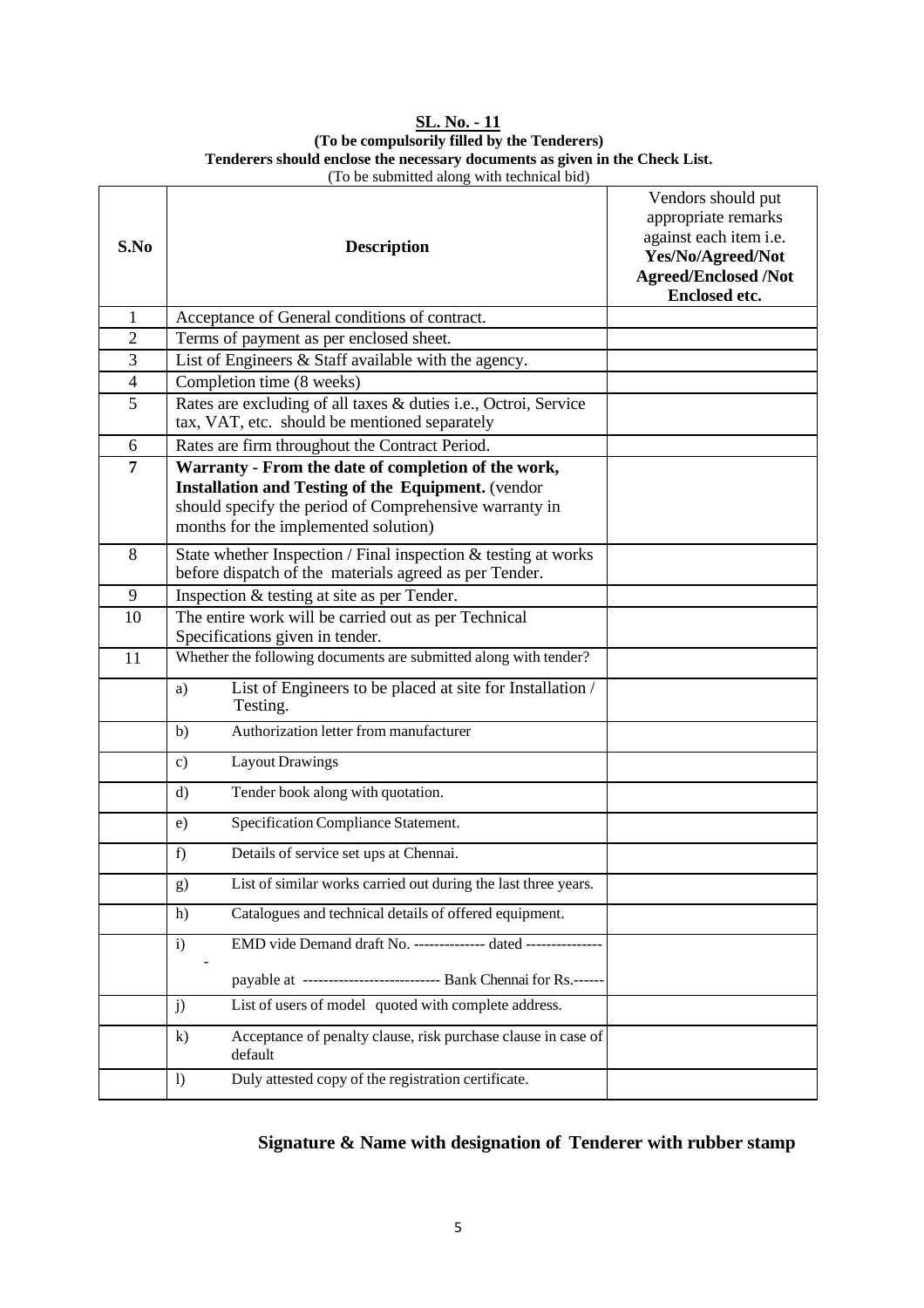#### **SL. NO.- 5 STATUS OFTHEBIDDER/TENDERER**

(To be submitted along with technical bid)

|     | Name of the Bidder/Tenderer (in full)                                                                                                          |  |
|-----|------------------------------------------------------------------------------------------------------------------------------------------------|--|
| 1.  | Whether a proprietary firm/ partnership firm/<br>Pvt. Company ltd./Public company ltd./Trust or others                                         |  |
| 2.  | Company Registration No.                                                                                                                       |  |
| 3.  | Authorities with whom registered                                                                                                               |  |
| 4.  | IT PAN No. / TAN No.                                                                                                                           |  |
| 5.  | VAT No. / TIN No.                                                                                                                              |  |
| 6.  | CST Reg. No.                                                                                                                                   |  |
| 7.  | Service Tax No.                                                                                                                                |  |
| 8.  | Central excise Reg. No.                                                                                                                        |  |
| 9.  | Valid GST Number                                                                                                                               |  |
|     | <b>10.</b> Name & Address of the Proprietor/<br>Partners/Directors/Authorized<br>Attorneys with full Address,<br>Telephone No. and E-mail I.D. |  |
|     | 11. Working experience of the organization<br>(In Brief)                                                                                       |  |
| 12. | Resourcefulness /financial status                                                                                                              |  |
| 13. | Name of the Bankers & Address<br>with telephone Nos.                                                                                           |  |
| 14. | Infrastructure Facility available<br>with the Tenderer                                                                                         |  |
| 15. | Notice of time required to attend the<br>call/complaint to remove the defects                                                                  |  |

Note: **Copies of relevant certificates should be enclosed.**

**Signature & Name with Designation of Tenderer with Rubber Stamp**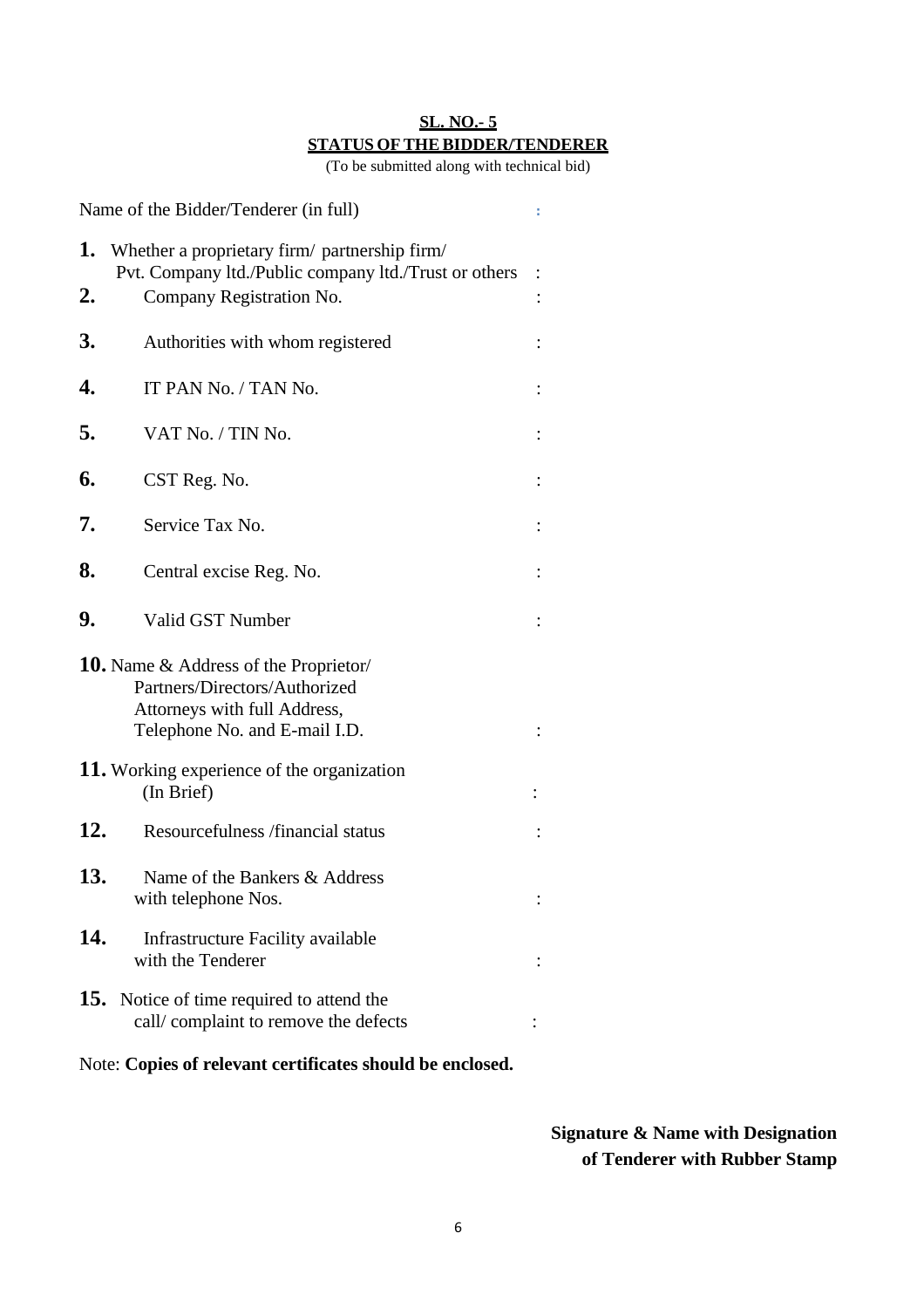### **SL. NO. - 12 TENDER APPLICATION FORM (To be submitted along with technical bid)**

**To Date :** **The Assistant Director (S) I/c Siddha Central Research Institute (SCRI) Arignar Anna Hospital Campus, Arumbakkam, Chennai-600 106.**

#### **Subject: Offer for supply, installation and testing of the tendered item No.\_\_\_\_\_\_\_\_ and training thereof - reg. Name of the Equipment**

Dear Sir,

I\_\_\_\_\_\_\_\_\_\_\_\_\_\_\_\_\_\_\_\_\_\_\_\_\_\_\_\_\_\_\_\_for and on behalf of M/s. Wish to offer the Technical as well as Commercial/Financial Bid for participation in the Tender invited by the Institute for the designing, supplying and testing and installation of the above said item and state as under:

- 1. It is certified that the offered item is technically sound and satisfies the prescribed specifications of the item. The literature containing designing of the system with other details to satisfy the requirements of the item are attached herewith for perusal and ready reference for the purpose of evaluation.
- 2. It is certified that all the terms and conditions (General & Special) are acceptable to us and we agree to abide by all the said terms and conditions.
- 3. It is certified that we agree to keep this offer valid for a period up to **16.03.2021**.
- 4. It is certified that the amount of EMD is remitted by Demand Draft bearing No. dated\_\_\_ drawn in favour of Siddha Central Research Institute payable at Chennai, is attached herewith.
- 5. It is certified that the Technical Bid and Commercial/Financial Bid have been sealed separately and submitted with the Offer for consideration, evaluation and competition.
- 6. It is certified that the necessary agreement will be executed within 10 days on the nonjudicial paper in token of acceptance and execution of the contract on the accepted terms and conditions of this tender.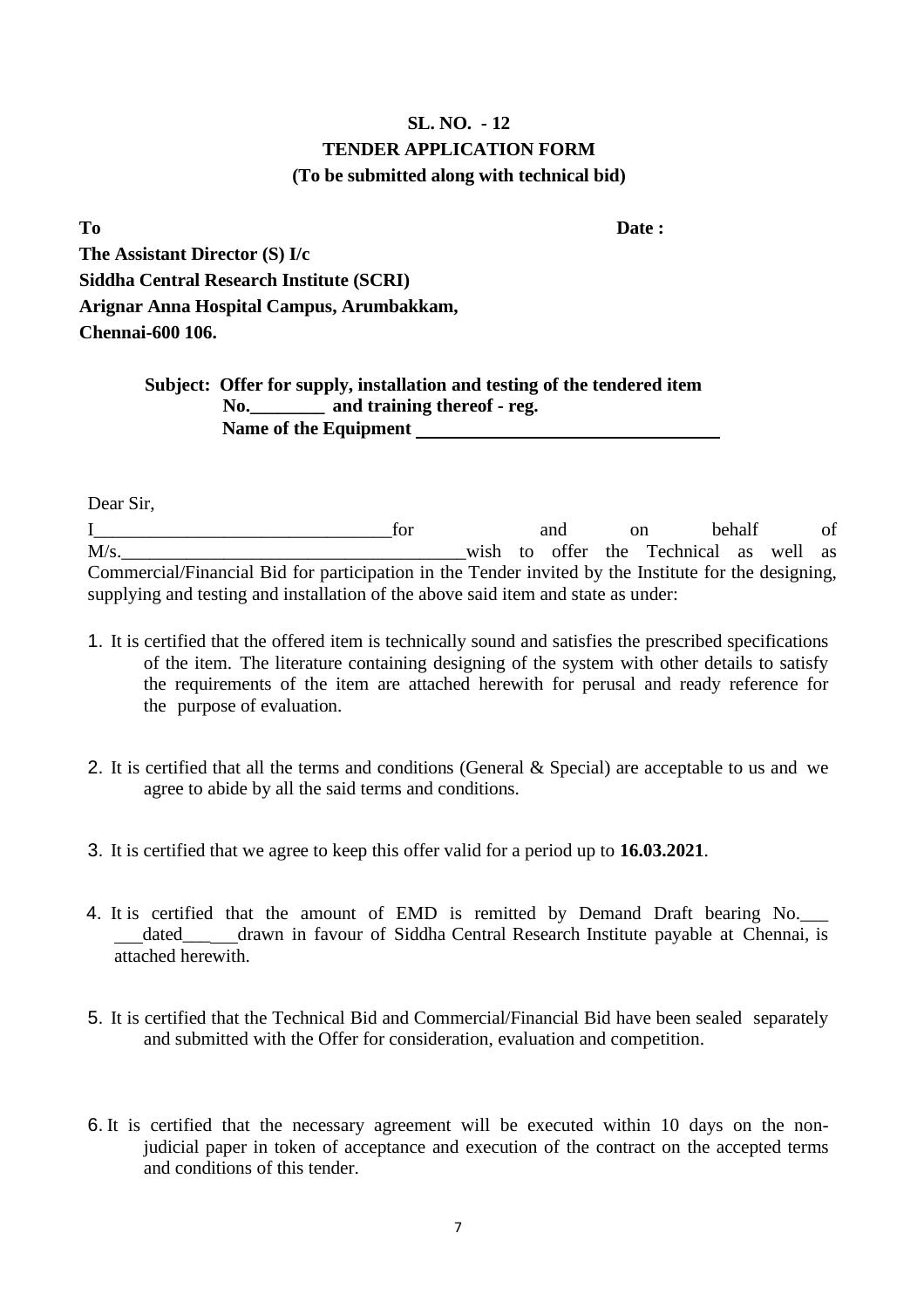- 7. It is certified that the bank guarantee for the amount equivalent to 10% of the total cost of the item shall be submitted in case 100% payment is claimed against the supply and installation/testing etc. for successful completion of the contract.
- 8. It is further certified that the offered item will be kept under the Comprehensive Warranty for maximum years (vendor should specify the period of warranty in months for the implemented solution) from the date of successful installation and testing for all comprehensive risks and preventive maintenance thereof.
- 9. It is also further certified that the item will be kept under Annual Maintenance Contract at least for a period of 2 years after the expiry of the Warranty Period and the necessary consumable and non-consumable parts shall be made available for carrying out preventive maintenance and remove the defects. The reasonable Annual Maintenance Service charges have been indicated correctly in the Commercial Offer-Price Bid, attached separately.

Encl.: As above.

**Date: Signature**

**Place: Name**

**Stamp**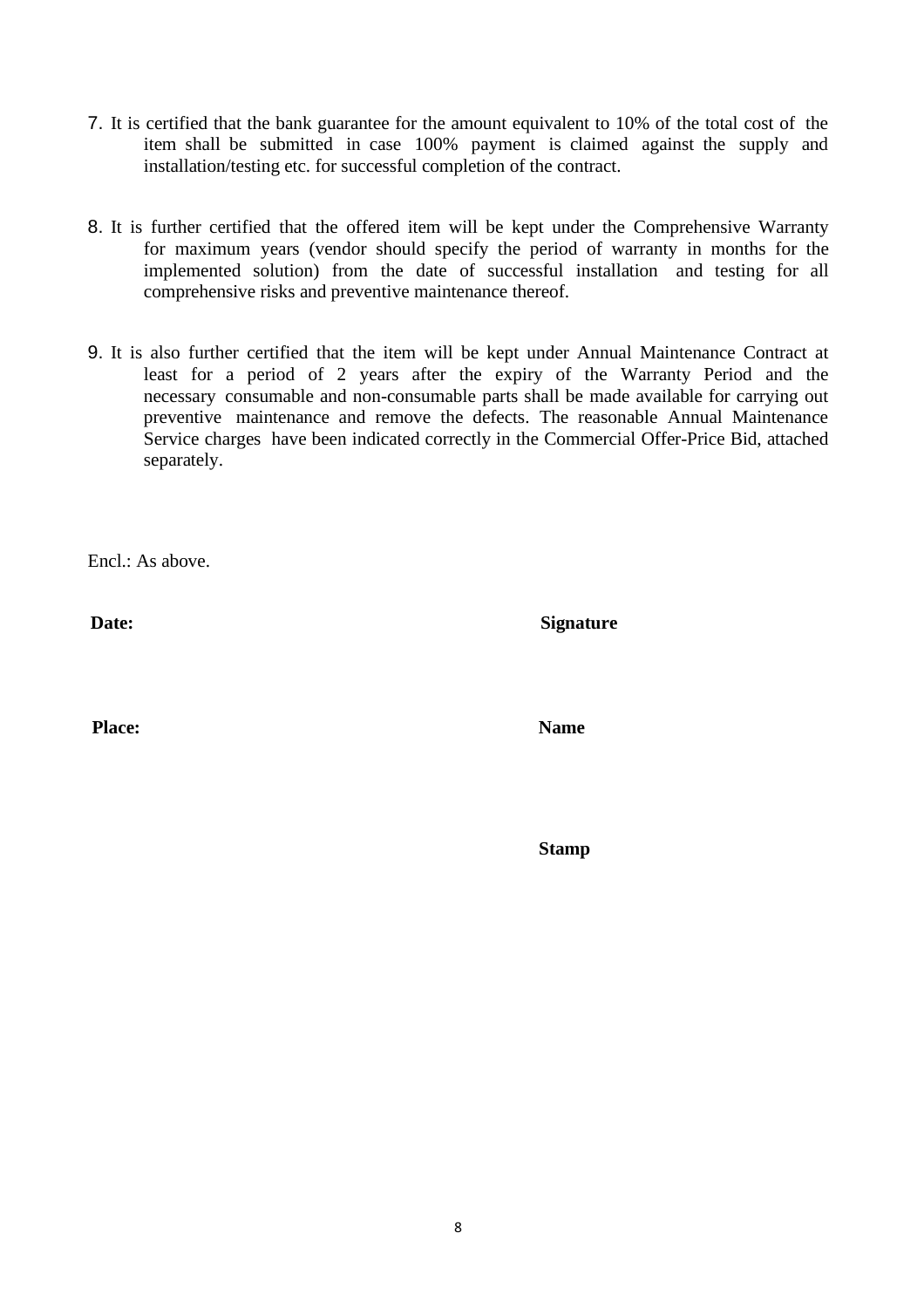#### **SL. NO. -13 INSTRUCTIONS TO BIDDERS**

1. **Technical Bid:** This should be sealed in a separate envelope marked **Envelope I** indicating on the cover Tender No. and product description. This envelope should include Tender Fee  $\&$  EMD by two separate Demand Drafts, list of users of the product quoted along with adequate technical literature. **No indications pertaining to price or commercial terms should be made on this envelope**.

2. **Commercial Bid:** This should be filled up only in the form attached with the tender and signed and be sealed in a separate envelope marked Envelope II indicating on the cover Tender No. and product description.

3. The **Envelopes I and II** should be put together in a big envelope sealed and marked on the cover **Tender No. and product description**.

4. E.M.D./Tender Fee amount as mentioned against each item in the form of demand drafts drawn in favour of Siddha Central Research Institute payable at Chennai, must accompany. E.M.D. received after the specified due date shall not be accepted under any circumstances. E.M.D. of the unsuccessful bidder will be refunded soon after the tender is finalized **(Envelope-I).**

5. Incomplete specifications offered by the tenderer(s) will not be considered and are liable to be rejected.

6. The name of Indian Institution(s) where the similar work has been carried out may also be given along with full postal Address/Telephone/Fax/E-mail address of the clients**. (Envelope-I)**.

7. Tender will not be considered/accepted, if it is sent by Fax.

8. Commercial bids of qualified technical bid found suitable/acceptable as per prescribed technical specifications as given in tender schedule will be opened only on a later date which will be informed by e-mail to the technically qualified tenderers.

9. The offers should be kept valid for acceptance for a period up to **16.06.2021**

10. The bank guarantee equivalent to 10% of the contract cost  $(5\%$  towards security + 5% towards performance), which is compulsory and will be required for three years after completion of the work of installation and testing of equipment.

11. The Assistant Director (S), SCRI., Chennai reserves the right to accept or reject any lowest tender in full or in part of any tender or all tenders without assigning any reasons.

12. Interim queries will not be entertained after submission of the bids.

13. The last date for receipt of tenders in SCRI. is **17.12.2020** up to **15.00 hrs.** Tender will be opened (Technical bids) at **as per the schedule given in Table-I**

14. Late/delayed tenders shall not be considered under any circumstances.

15. Tenders without requisite EMD/Tender Fee shall be summarily rejected.

16. Work order will be placed and the same will be binding till the execution of necessary agreement will be compulsory.

17. The complete work of supply, installation, testing and commissioning should be completed within a period of **8 weeks** from the date of release of payment.

18. The prices quoted shall remain firm for the entire duration of the contract period and no revision in rates will be accepted. The tendered price should be quoted as the basic cost, without taxes and duties which may be indicated **separately**. Institute is exempted from the levy of Central excise duty and Customs duty at reduced rate as applicable to Central Government against form/certificate and authorized to pay Central sales tax at the reduced rate against form -D.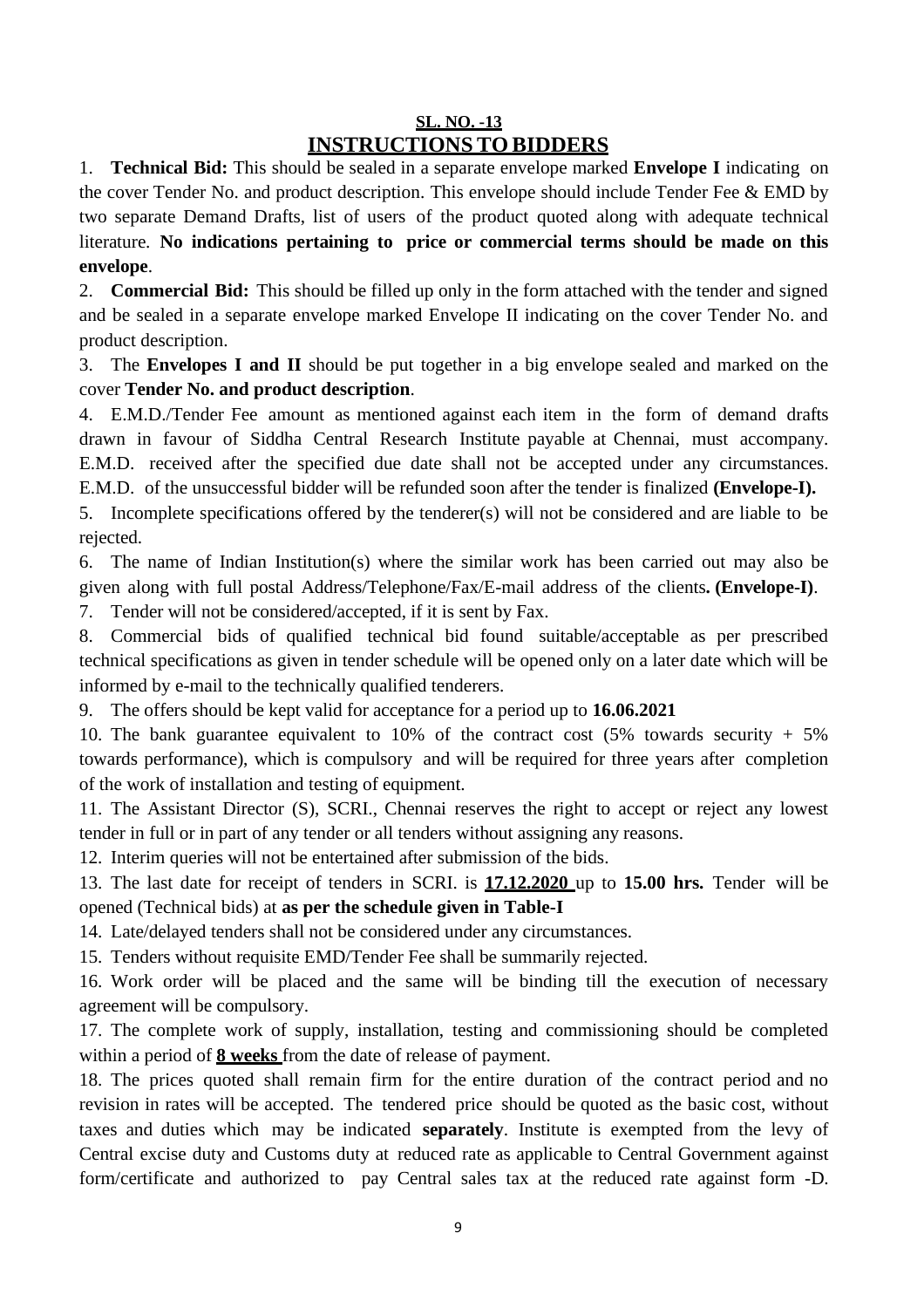(Envelope-II)

19. The prices should be quoted only in the commercial bid form provided for in the tender document and nowhere else. (Envelope-II)

20. Price Tender form should be filled in, signed with seal, failing which the tender will not be considered.

21. Exact, earliest and clear delivery period should be quoted. (Envelope-I)

22. Conditional offer will not be accepted and liable to be rejected without any further reference.

23. The tenderers should please note that Tender Form should be filled in separately for each item and the rates submitted accordingly.

24. The successful bidder should undertake to extend the validity of the bank guarantee, if offered as security deposit and performance guarantee, in case, the tendered work is delayed beyond the validity period of the bank guarantee.

25. Any correspondence regarding reduction in price, unless asked for, after opening of tender enquiry will not be entertained at all and their tender will be liable for rejection.

26. The tenderer should attach a copy of the power of attorney in respect of the person who attends the tender opening, further follow-up work and also who is authorized to sign tender, agreement and other relevant documents thereof. (Envelope-I).

27. The tenderer should invariably quote a list of documents enclosed along with the tender and the list should be duly signed by the authorized person. (Envelope-I)

28. No price escalation on any account shall be taken into consideration.

29. Penalty class for delay in supply and installation will be 0.5% per week limited to maximum of 10% of the total price.

### **Very important Instructions to be followed by the Tenderers:**

30. The commercial bid should be submitted in a separate sealed cover to the Assistant Director (S) I/c, Siddha Central Research Institute (SCRI), Arignar Anna Hospital Campus, Arumbakkam, Chennai-600 106, along with the tender documents.

31. Full address and name of the tenderer should be indicated on the envelope.

32. The cover should also bear the Tender number, the last date and time of submission of Tender and the name of item tendered for.

33. The Tender is likely to be ignored in case above details are not furnished on the sealed Tender.

34. Wherever Tendered offer for an item is other than from manufacturer, such tender must be accompanied by letter of commitment from the manufacturers and M.O.U. executed duly between them on stamp paper that they would be supplying goods to the concerned trader/supplier in case trade supplier secured the order.(Envelope-I).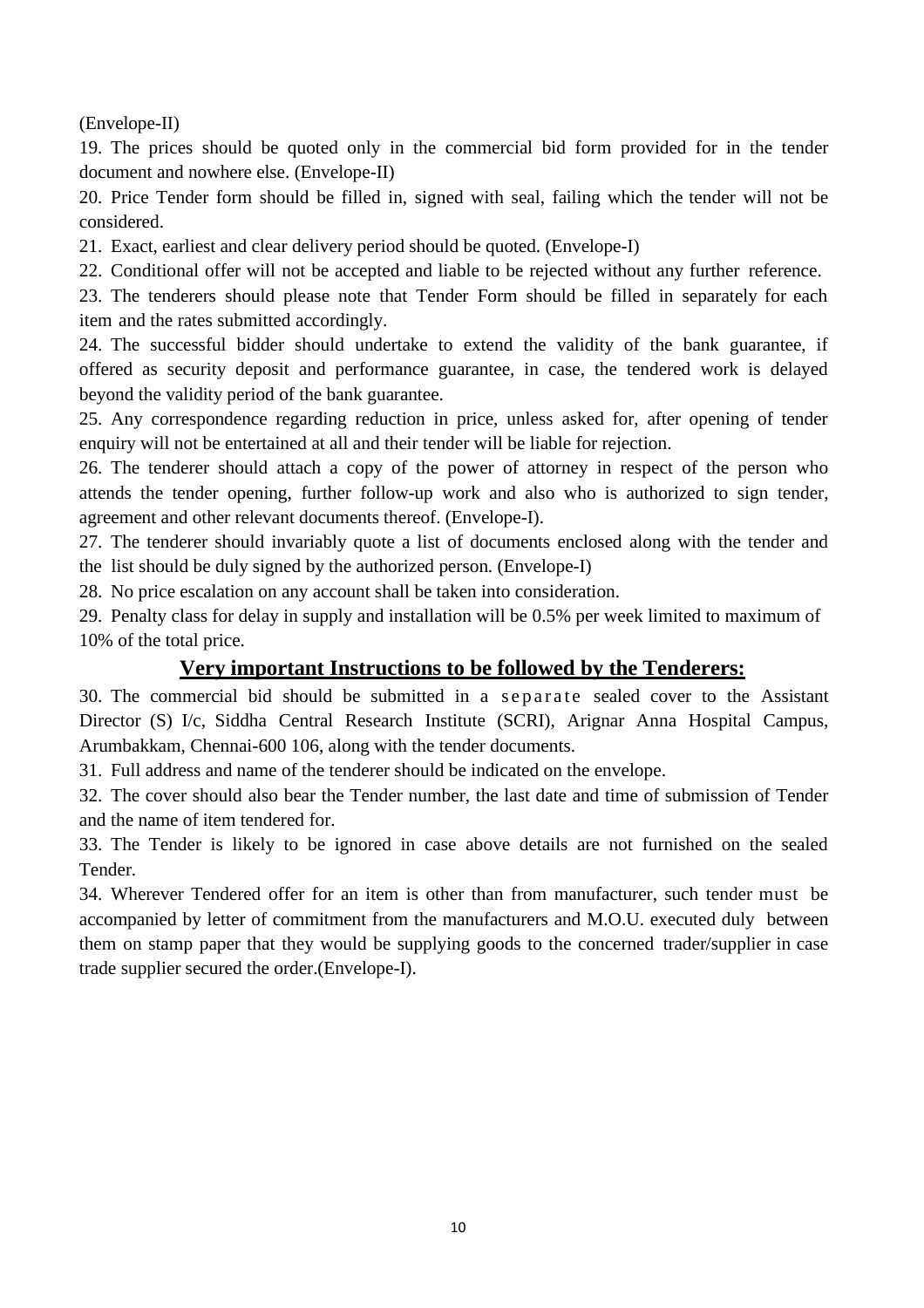35. Dates quoted in the Tender Forms shall be changed for next working day in case fixed date is suddenly declared holiday by the Institute/ Government.

36. The bidders must provide complete circuit diagrams, wiring diagrams, component layout diagrams, Service/Maintenance manuals and component identification catalogue along with equipment free of charge in case order is placed to them. Also, supplier to provide Technical Maintenance/Service training at manufacturing unit or principal company to the concerned personnel. All Expenses for travel, Accommodation etc. are to be borne by the supplier or company to whom order is placed

I have quoted my prices for the tendered work after having read the above conditions as well as conditions stipulated in General and Special Terms and Conditions enclosed.

> **Signature and Name with Designation of Tenderer with Rubber Stamp**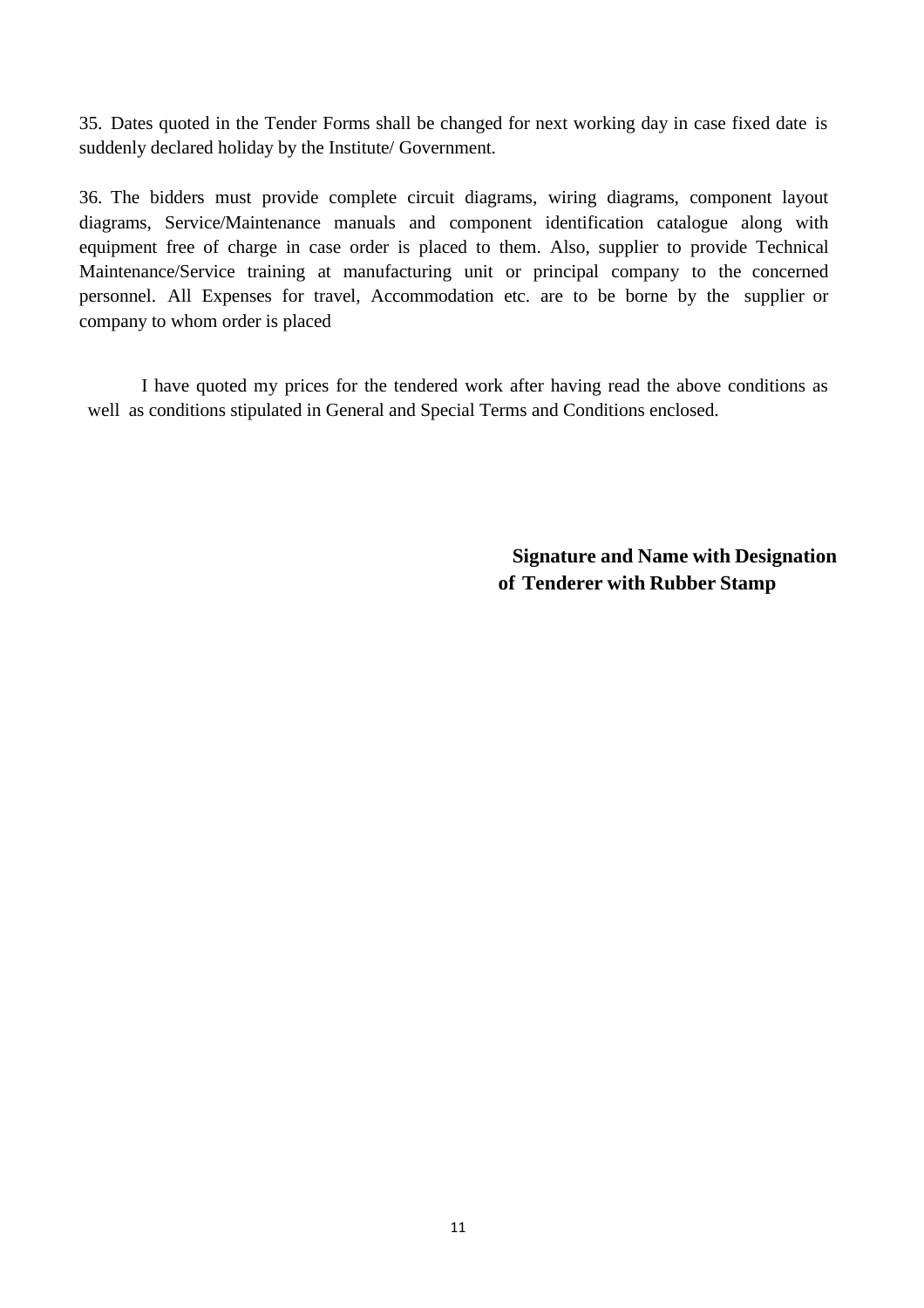#### **SL. NO.- 14**

## GENERAL TERMS AND CONDITIONS OF TENDER:

- **1.** Sealed tender will be received on the prescribed form in the office of Assistant Director (S) I/c, Siddha Central Research Institute (SCRI), Arignar Anna Hospital Campus, Arumbakkam, Chennai-600 106, up to the date and time mentioned in the Tender. The document should be put and sealed in an envelope while submitting to the Assistant Director (S) I/c SCRI with Tender No. and date of opening of the tender. Tender not submitted as per the above prescribed manner will be treated as invalid. All outstation tenders should be sent within time limits. Delay in postal delivery will not be condoned and Institute will not be responsible in any manner thereof.
- **2.** Opening of Tender The tenderer is at liberty to be present or authorize his representative to be present at the opening of Tender at the time and date specified in the Schedule. Only **ONE** representative will be permitted at the time of opening.
- **3.** In the event of the work order being placed against any of the tenderers and if the tenderer fails to undertake and execute the tendered work according to the terms and conditions of acceptance of tender or fails to replace the parts/material rejected by the Assistant Director (S) I/c or by any person on his behalf within such time as may be stipulated, the Assistant Director (S) I/c shall be entitled to get the tendered work through other suitable party. In such case EMD of defaulting party will be forfeited and difference of cost shall also be recovered from the defaulted tenderer and Bank Guarantee will be en-cashed.
- **4.** Tender should be accompanied by Earned Money Deposit of the amount as indicated in Tender Notice against each item (in Demand Draft) drawn in favour of Siddha Central Research Institute, payable at Chennai. The Earnest Money will be forfeited if the tenderer fails to complete the contract according to his tender, if accepted. Tender without Earnest Money will not be considered.
- **5.** Successful Tenderer will be required to pay Bank Guarantee (Nationalized Bank)/Demand Draft equivalent to 10% (5% towards security + 5% towards performance) of the price of the equipment to be executed after entering into an agreement for the performance of the contract. The Bank Guarantee should be valid for three years after the successful installation of the equipment.
- **6.** Failure to comply with any of the conditions mentioned above will result in the quotations being summarily rejected.
- **7.** The Assistant Director (S), I/c, SCRI., reserves the right to accept or reject any of the offer without assigning any reason thereof.

Any of the disputes arising between the Supplier/Tenderer and the SCRI shall be resolved by the sole arbitrator who will be appointed by mutual consent of both the parties thereof failing which one of the Research Officers of SCRI in Chennai shall be appointed within 30 days from the date of cause of action of dispute and the award as may be given by the sole arbitrator shall be binding on both the parties within the Civil Jurisdiction of Hon'ble High Court of Chennai.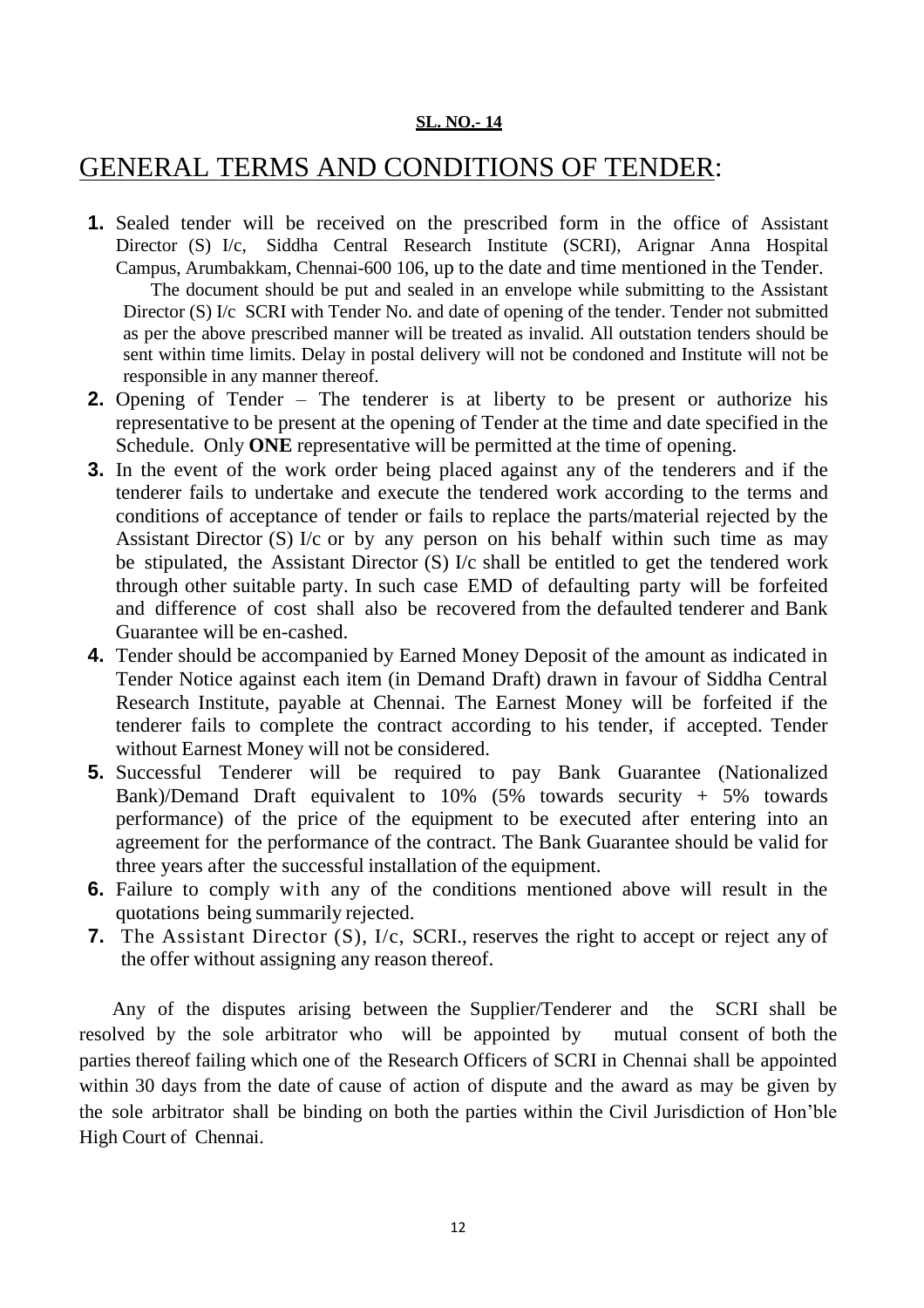## Specific terms and conditions pertaining to RFID-LMS

- I. Bidder should mention the timeline for the inventory management of existing books to RFID enabled system, which includes:
	- **a)** Tagging of All BOOKS (approx. 7500) existing in the library and encoding of data (Accession No.; Classification No.; Location ID; etc.) and fixing/shielding (with logo) of tags to the documents & re-shelving them with proper flagging.
	- **b)** Inventory of existing Book Database into an RFID enabled database.
	- **c)** Comprehensive in-house operational training for all equipment and Troubleshooting of equipment to be given to library staff and users.
	- **d)** Providing a complete reference manual (Hard and Soft copies) for operation and handling of all RFID equipment and software.
	- **e)** Shall depute technical personnel on-site, up to the period of a minimum of one month. Hence, as to support, train, and resolve that may arise due to issues implementation of an RFID system.
- II. Warranty and support The vendor should mention the maximum period of the comprehensive warranty (vendor should specify the period of warranty) in months for the implemented solution.
- III. All RFID Equipment (Tags, Readers, Gates) should be from One RFID Manufacturer. Provide a certificate from OEM.
- IV. The Bidder/OEM must have a minimum of 25 live sites (Preferred Central Universities/State Universities/higher Academic/Research institutions etc.) where the proposed RFID System is in operation for the last 3 or more years. Provide P.O./certificates from sites.
- V. The quoted RFID Hardware must be used in at least 50 or more Government Academic Institution Libraries.
- VI. The Bidder/OEM should have an average annual turnover of ₹.2.5 (Minimum) to 5 Crore in the last three financial years.
- VII. The Bidder/OEM must be a registered firm in India with a registrar of companies and in business for the last 10 years or more.
- VIII. The bidder should have experience in integrating RFID hardware with multiple (at least 4 or more) Library Management Software in India.
	- IX. The bidder/OEM must have support staff in Chennai/Tamil Nadu.
	- X. The vendor should provide details and facilitate upgrading the software in the future (if any) should be quoted in the tender along with financial terms.
	- XI. The vendor should incorporate dedicated personal desktop computer with suitable specification as mentioned in the technical specification sheet.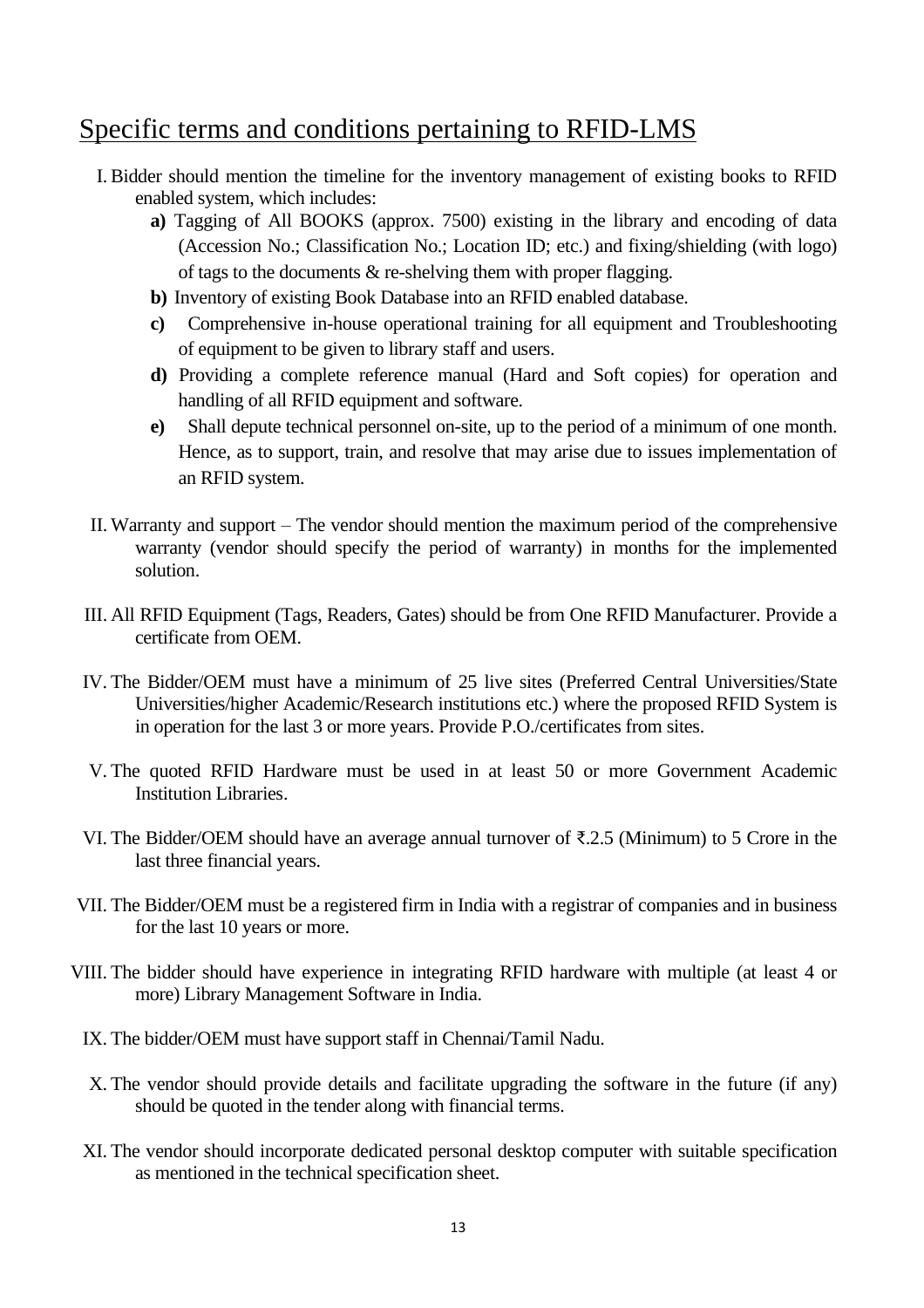XII. The transit insurance will be borne by the supplier and it is the sole responsibility of the vendor to bring the equipment to the installation site.

## **Terms & Condition of Payment:**

- **a) For the tendered work of supply, installation, testing of the Equipment:**
	- i) 90% of the tendered cost will be paid on the supply of complete equipment/part/material at work site of Siddha Central Research Institute.
	- ii) Remaining 10% of the tendered price will be released/paid after successful execution and completion of the work and after successful commissioning and having trial run of the equipment.

### **b) For comprehensive and non-comprehensive Annual Maintenance Service Contract for a period of 2 years, starting after completion of the comprehensive warranty period as quoted by the vendor:**

- i) No advance payment towards Annual Maintenance Service will be made.
- **13)** The tenderer should note that the entire Earnest Money Deposit shall be **forfeited** by SCRI if the Tender Offer is withdrawn after acceptance of the Bids and fail to execute the agreement within 10 days on acceptance of the Tender.

## **14 (A) SPECIAL CONDITIONS:**

**THE SUPPLIER SHALL HAVE TO EXECUTE AN AGREEMENT ON THE PRESCRIBED NON-JUDICIAL STAMP PAPER CONTRACT / AGREEMENT FOR SALE AND AFTER SALE WARRANTY OF INSTRUMENT / EQUIPMENT (AS PER ANNEXED DRAFT OF AGREEMENT).**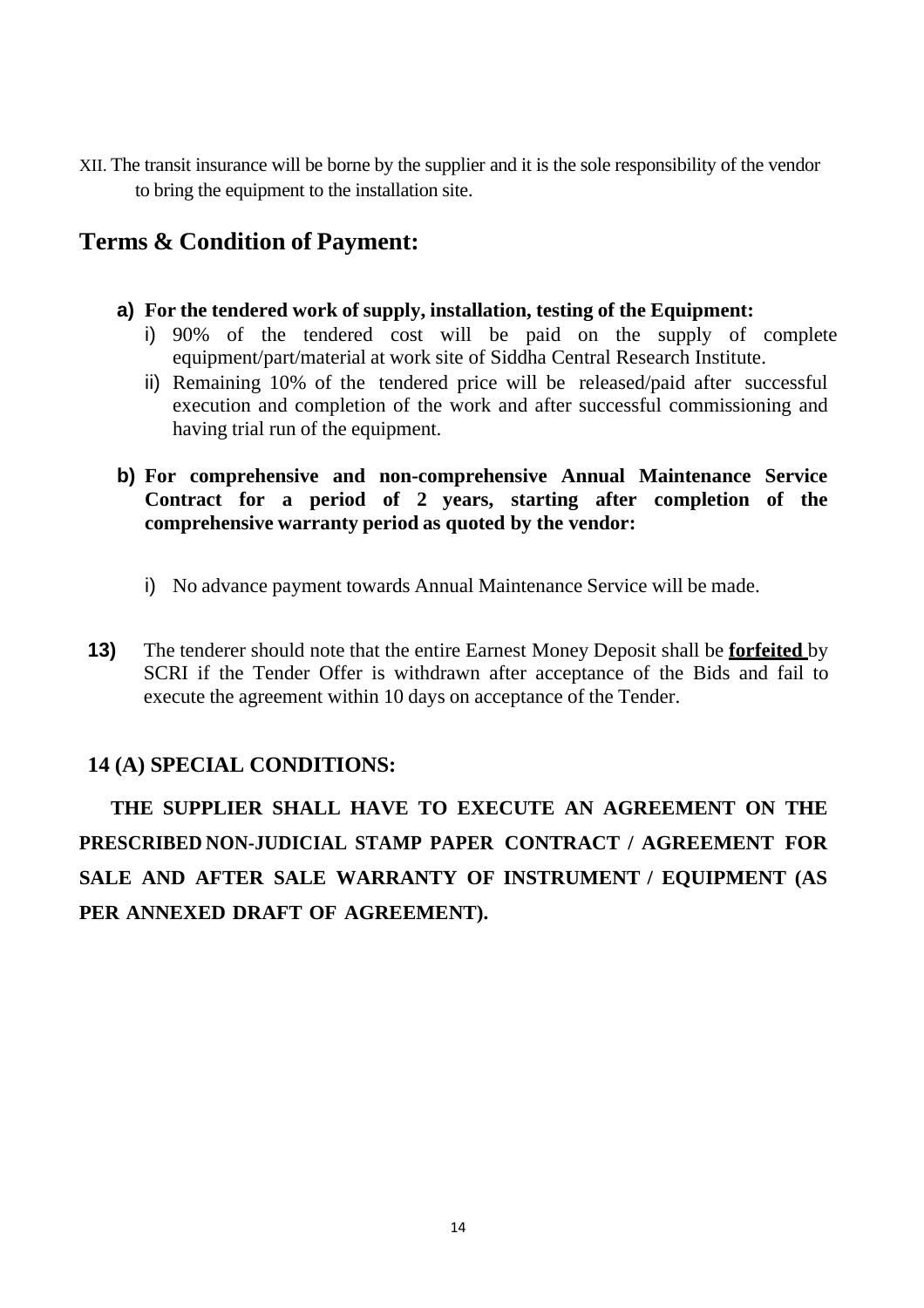# **14 (B) THE SUPPLIER WILL HAVE TO SUBMIT BANK GUARANTEE FROM A NATIONALISED/SCHEDULED BANK AS PER TERMS & CONDITIONS OF SCRI, CHENNAI TOWARDS PERFORMANCE SECURITY ON NON-JUDICIAL STAMP PAPER IN ACCORDANCE WITH STAMP ACT (AS PER ANNEXED DRAFT OF BANK GUARANTEE).**

#### **14 (A) Agreement**

a) This agreement regarding the supply, installation and maintenance of\_\_\_\_\_\_\_\_\_\_made this day the between the Assistant Director (S) I/c, Siddha Central Research Institute (SCRI), Arignar Anna Hospital Campus, Arumbakkam, Chennai-600 106, hereinafter referred to as the First Party and M/S \_\_\_\_\_\_\_\_\_\_\_\_\_\_\_\_and their agent M/s\_\_\_\_\_\_\_\_\_\_\_\_\_\_\_\_\_\_\_\_\_\_\_\_\_\_\_\_\_\_\_\_\_\_ hereinafter referred to as the Second Party respectively, which expression shall unless specifically excluded by or repugnant to the context include their heirs, Executors, Administrators, Legal Representatives and Assignees. The Second Party may nominate their agent if they so desire and inform the first party in writing about such appointment. It is further stipulated that notwithstanding any thing else in the agreement the second party, shall inform the first party in writing about the change of such agency. Further, the new agency shall remain bound by the present agreement irrespective of any agreement written or otherwise between the second party and its agents to which the first has not been a party in writing. It is further agreed that this agreement will be binding on both the parties.

b) This agreement concern the supply and installation of \_\_\_\_\_\_\_\_\_equipment to be supplied by the Second Party according to the Order No.\_\_\_\_\_\_\_\_\_\_\_\_\_\_\_\_\_\_\_\_\_issued by the First Party a copy of which is appended. Further, the equipment is to be installed by the Second Party according to the schedule agreed upon as stated below:

c) The Second Party agrees to supply the entire equipment within the agreed period after the execution of Contract Agreements. Further, the equipment will be supplied installed and handed over to the First Party in complete working order within a total period of Eight weeks after receiving the order.

While the First Party shall ensure that the needed infrastructure is ready before the arrival of equipment, the Second Party in the event of their failure to complete installation and set the instrument in working order in the stipulated time will pay penalty as per penalty clause to the value of the order. The Second Party will inform the First Party in writing intimating the reasons for delay in supplying and installing the equipment. The First Party at its sole discretion may consider waiver to the penalty for a period to be stipulated in writing.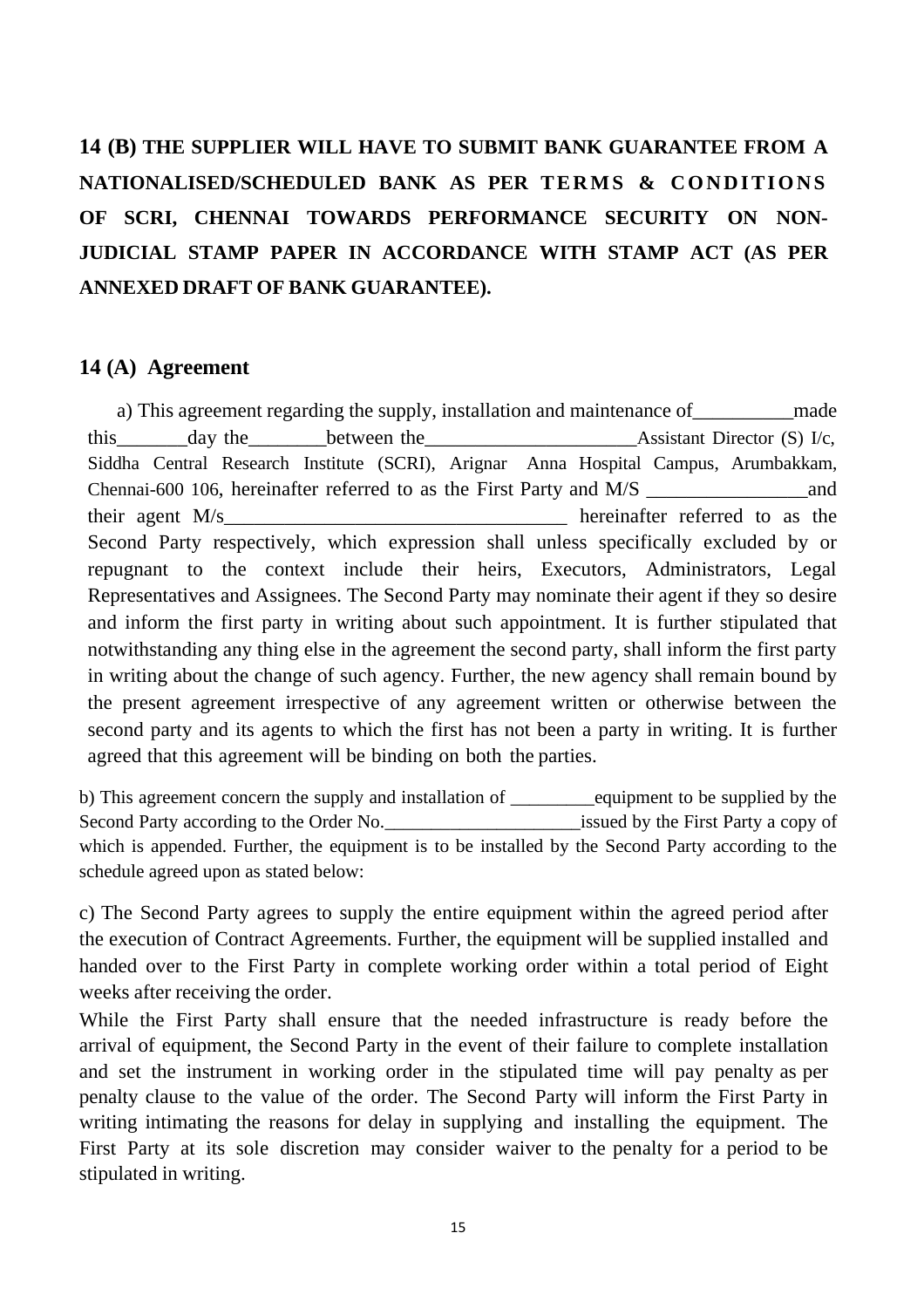d) Thorough inspection of the instrument will be carried out by the First Party only on completion of the entire job of installation and commissioning of the equipment.

e) Packing should be conforming to National/International standard and strong enough to avoid damage, pilferage, protection from rain water/moistures and other terms of deterioration during transit. Packing proposed to be employed should be clearly stated.

#### **f) Guarantee/Warranty**:

- **(i).** The Second Party Guarantees the entire equipment against defects of manufacture, workmanship and quality and components and undertake to take care of the latent defects.
- **(ii).** The Guarantee/Warranty shall be of comprehensive and on-site for the maximum period **(**vendor should specify the period of warranty in months for the implemented solution**)** starting from the date of satisfactory installation and handing over the equipment in full working order to the First Party. During this Guarantee/Warranty period, the replacement of any part(s) of the equipment or rectification of defects will be carried out free of cost. (i.e. cost of the part, labour, etc.)
- **(iii).** The Second Party guarantees that the number of occasions the equipment will be down will not be more than the twelve times per year or thirty six days per whole year (365 days), whichever is less. Further, the Second Party will ensure that the downtime on any one occasion will not be more than three days (excluding holidays).
- **(iv).** The Second Party will submit a Bank Guarantee/Bank"s Deposit Receipt for 10% towards the execution of the agreement and the Bank Guarantee shall be valid for the period of **Three Years.** After receipt of the said bank guarantee, the First Party will return the EMD Deposit for Rs. already submitted by the Second Party along with tender. T he bank guarantee Deposit Receipt for 10% will be returned by the First Party to the Second Party duly discharged.
- **(v).** The Second Party declares that the equipment being supplied is of the latest model and version.

#### **g) Training:**

The Second Party will provide literature of detailed applications and technical training regarding the working of the equipment to the nominees of the First Party at site, free of cost and charges thereof.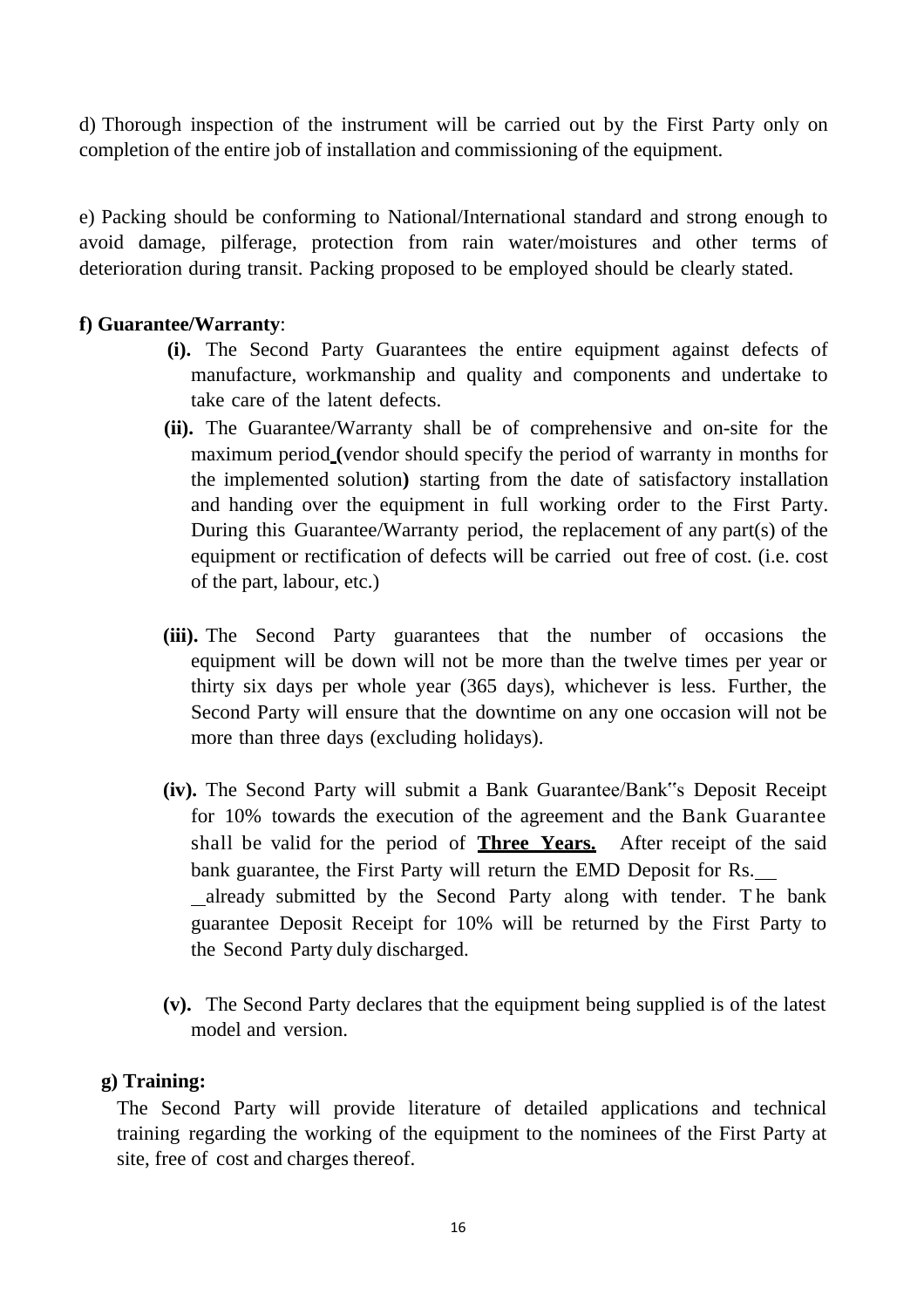Certified that I have read the above terms and conditions carefully and taken note of them for compliances and I hereby accept all these terms and conditions laid down from Sl. No. 1 including special conditions of the Tender.

> **Signature and Named designation of Tenderer with Rubber Stamp**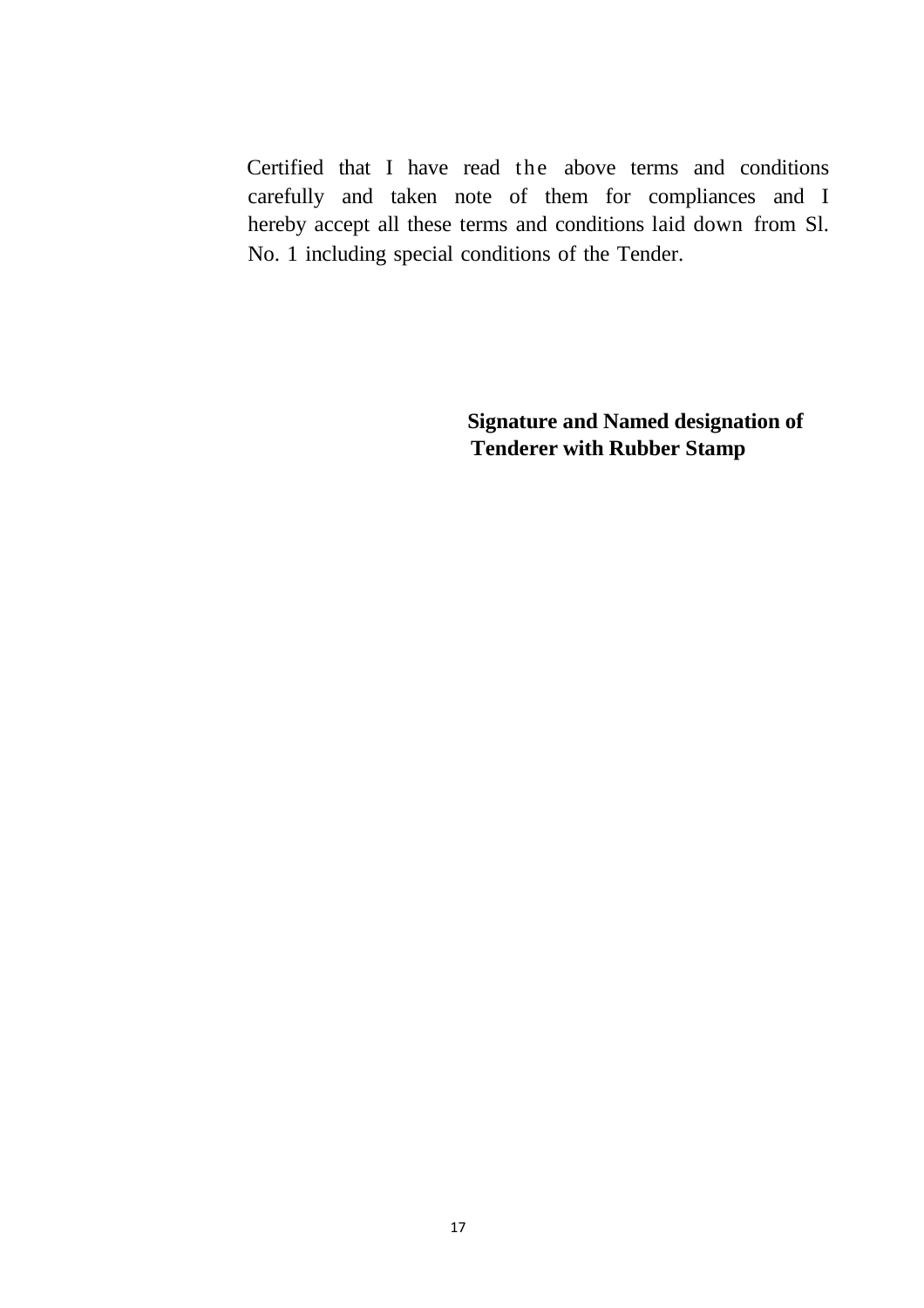### **14 (B) (STAMP PAPER SHOULD BE PURCHASED IN THE NAME OF ISSUING BANK)**

Ref: Bank Guarantee No. Dated:

To

The Assistant Director (S) I/c Siddha Central Research Institute (SCRI), Arignar Anna Hospital Campus, Arumbakkam, Chennai-600 106.

Dear Sir,

In consideration of Siddha Central Research Institute (SCRI) (Hereinafter referred to as SCRI which expression shall unless repugnant to the context or meaning thereof, includes all its successors, administrators executors and assignees) having entered in to Contract/Order No. \_\_\_\_\_\_\_\_\_\_\_\_\_\_\_\_\_ dated \_\_\_\_\_\_\_\_\_\_\_\_\_ (hereinafter called "the Contract" which expression shall include amendments thereto) with M/s. having its head/registered office at hereinafter referred to as "the Contractor" which expression unless repugnant to the context or meaning thereof, include all its successor, administrators, executors and assignees) and SCRI having agreed that the Contractor shall furnish to SCRI, for (scope of work) the faithfully performance of the entire contract.

- a) We (Name of the Bank) registered under law of having head/registered office at (hereinafter referred to as "the Bank" which expression shall unless repugnant to the context or meaning thereof, include all its successors, administrators, executors and permitted assignees) do hereby any/all monies to the extent of Indian Rs. \_\_\_\_\_\_\_\_\_\_\_\_\_ (in figures) (Rs. \_\_\_\_\_\_\_\_\_\_\_\_\_\_\_\_\_\_\_\_\_\_\_\_\_\_\_\_\_\_\_\_\_\_\_\_\_\_\_\_\_ (in words) without any demur, reservation, recourse, contest or protest and/or without any reference to the Contractor. Any such demand by SCRI on the Bank by serving a written notice shall be conclusive and binding without any proof on the bank as regards the amount due and payable notwithstanding any dispute(s) pending before any Court, Tribunal, Arbitrator, or any other authority and/or any other matter or thing whatsoever as liability under these presents being absolute and unequivocal.
- b) We agree that the Guarantee herein shall be irrevocable and shall continue to be enforceable until it is discharged by SCRI in writing. This guarantee shall not be determined discharged or affected by the liquidation, winding up, dissolution or insolvency of the Contractor and shall remain valid binding and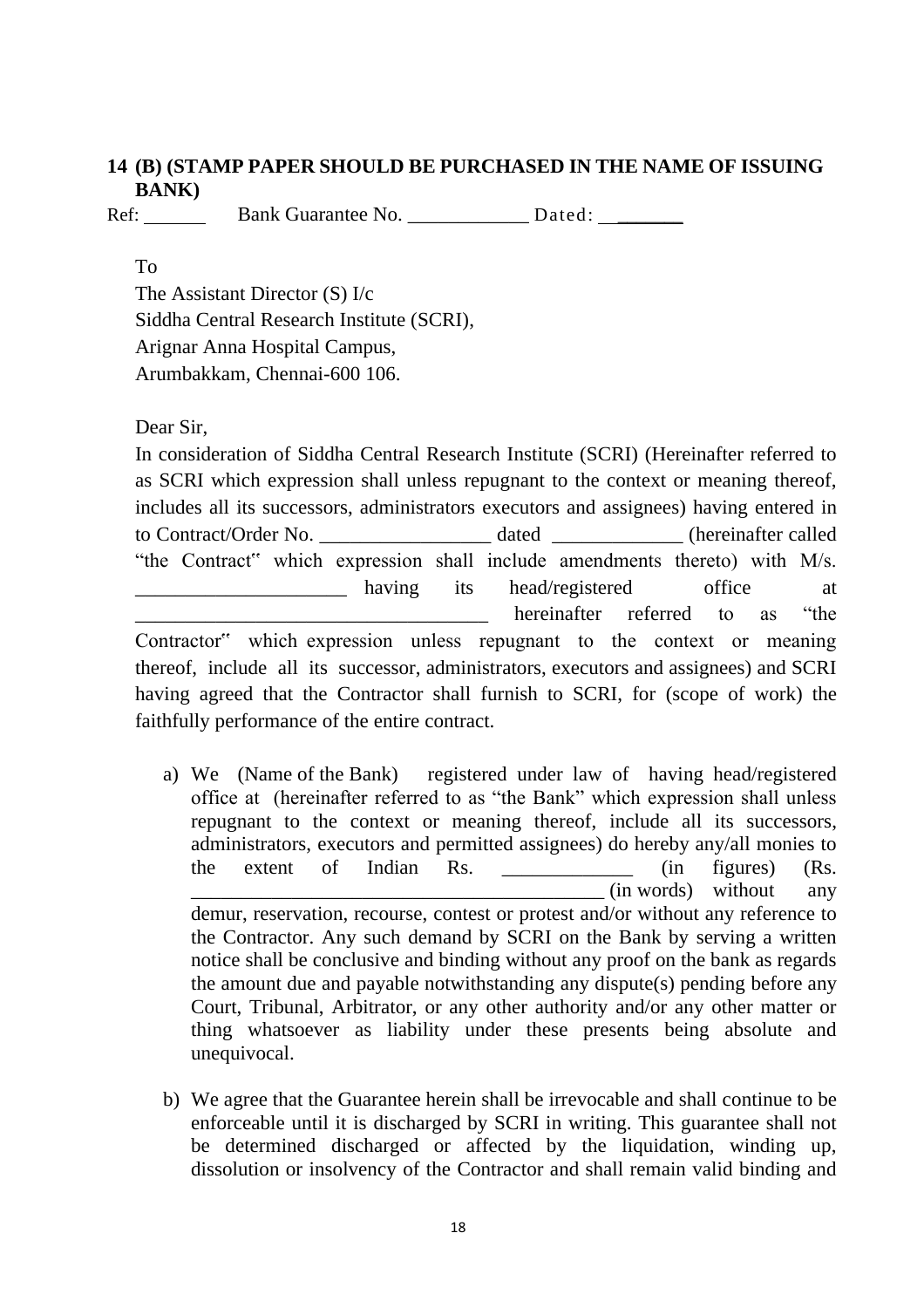operative against the bank.

- c) The Bank also agrees that SCRI at its option shall be entitled to enforce this guarantee against the Bank as a principal debtor, in the first instance, without proceeding against the contractor and notwithstanding any security or other guarantee that Institute may have in relation to the Contractor's liabilities.
- d) The Bank further agrees that SCRI shall have the fullest liberty without our consent and without affecting in any manner our obligations herein under to vary any of the terms and conditions of the said contract or to extend time of performance by the said Contractor(s) from time to time to postpone for any time or from time to time exercise of any of the powers vested in SCRI against the said Contract(s) and to forebear or in force any of the terms and conditions relating to the said agreement and we shall not be relieved from our liability by reason of any such variation, or extension being granted to the said Contractor(s) or for any such matter or thing whatsoever which under the law relating to sureties would, but for this provision, have effect of so relieving us.
- e) The Bank further agrees that the guarantee herein contained shall remain in full force during the period that is taken for the performance of the Contract and all the dues of SCRI under or by virtue of the contract have been fully paid and its claim satisfied or discharged or till SCRI discharge this guarantee in writing, whichever is earlier.
- f) This guarantee shall not be discharged by any change in our constitution, in the constitution of SCRI or that of the Contractor.
- g) The Bank confirms that this guarantee has been issued with observance of appropriate laws of the country of issue.
- h) The Bank also agrees that this guarantee shall be governed and construed in accordance with Indian laws and subject to the exclusive jurisdiction of Indian Court of the place from where tenders have been invited.
- i) Notwithstanding anything contained hereinabove, our liability under this guarantee is limited to Indian Rs.\_\_\_\_\_\_\_\_\_\_\_\_\_\_\_ (in words and our guarantee shall remain in force until \_\_\_\_\_\_\_\_\_\_\_\_\_\_\_\_ (indicate the date of expiry).

Any claim under this Guarantee must be received by us before the expiry of this Guarantee. If no such claim has been received by us by the said date, the rights of SCRI under this Guarantee will cease. However, if such claim has been received by us within the said date, all the rights of SCRI under this Guarantee shall be valid and shall not cease until and we have satisfied that claim.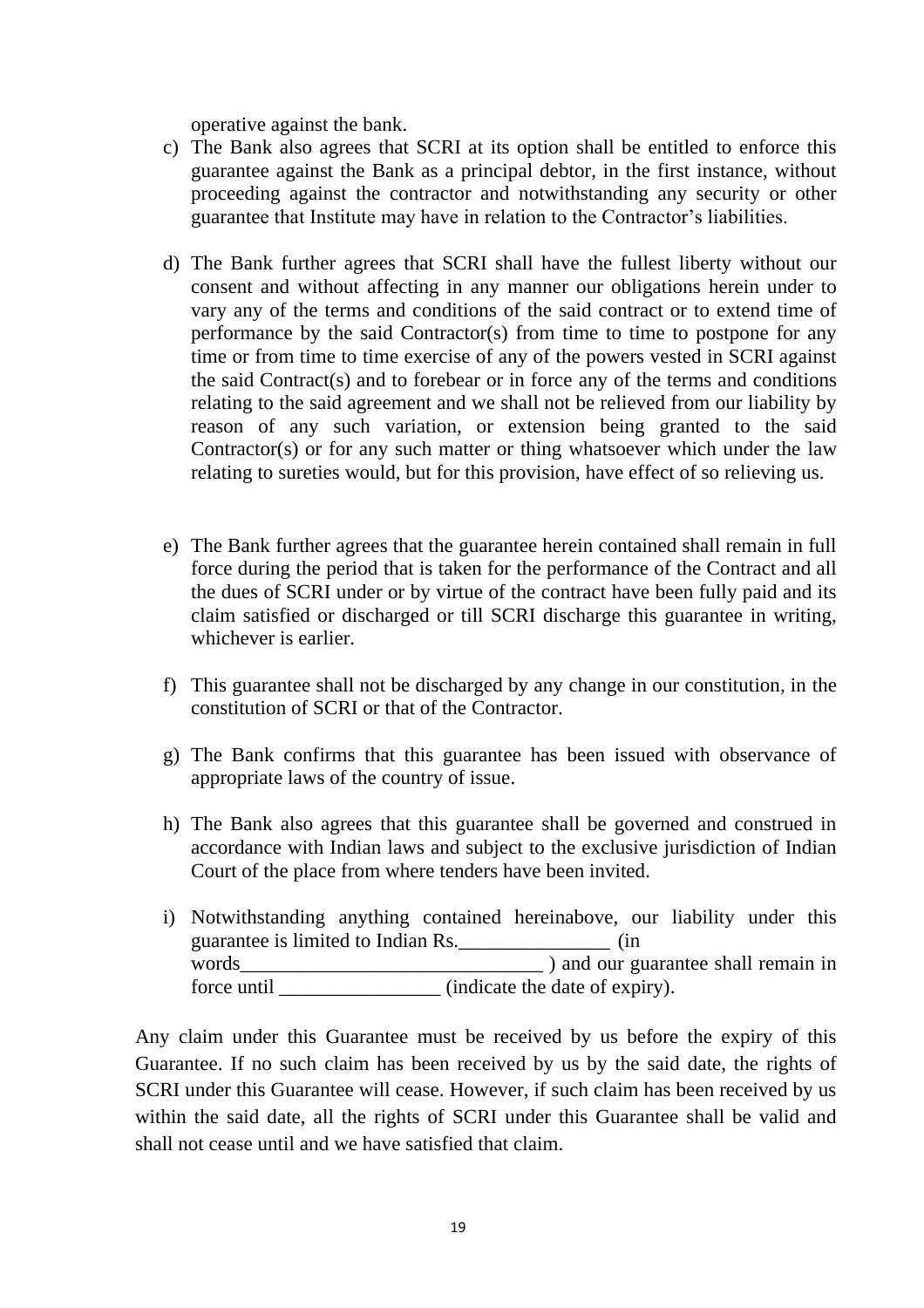### In witness thereof, the bank through its authorised officer has set its hand and stamp on this  $\frac{day \text{ of } 2020/2021 \text{ at } 2000}{x^{1/20}}$

Witness No 1

(Signature)

(Signature) Full Name and Official Address (in legible letters)

Full Name, Designation Official Address (in legible letters) with bank stamp

Witness No. 2 **Attorney as per power of** Attorney No. Dated:

(Signature) Full Name and Official Address (in legible letters)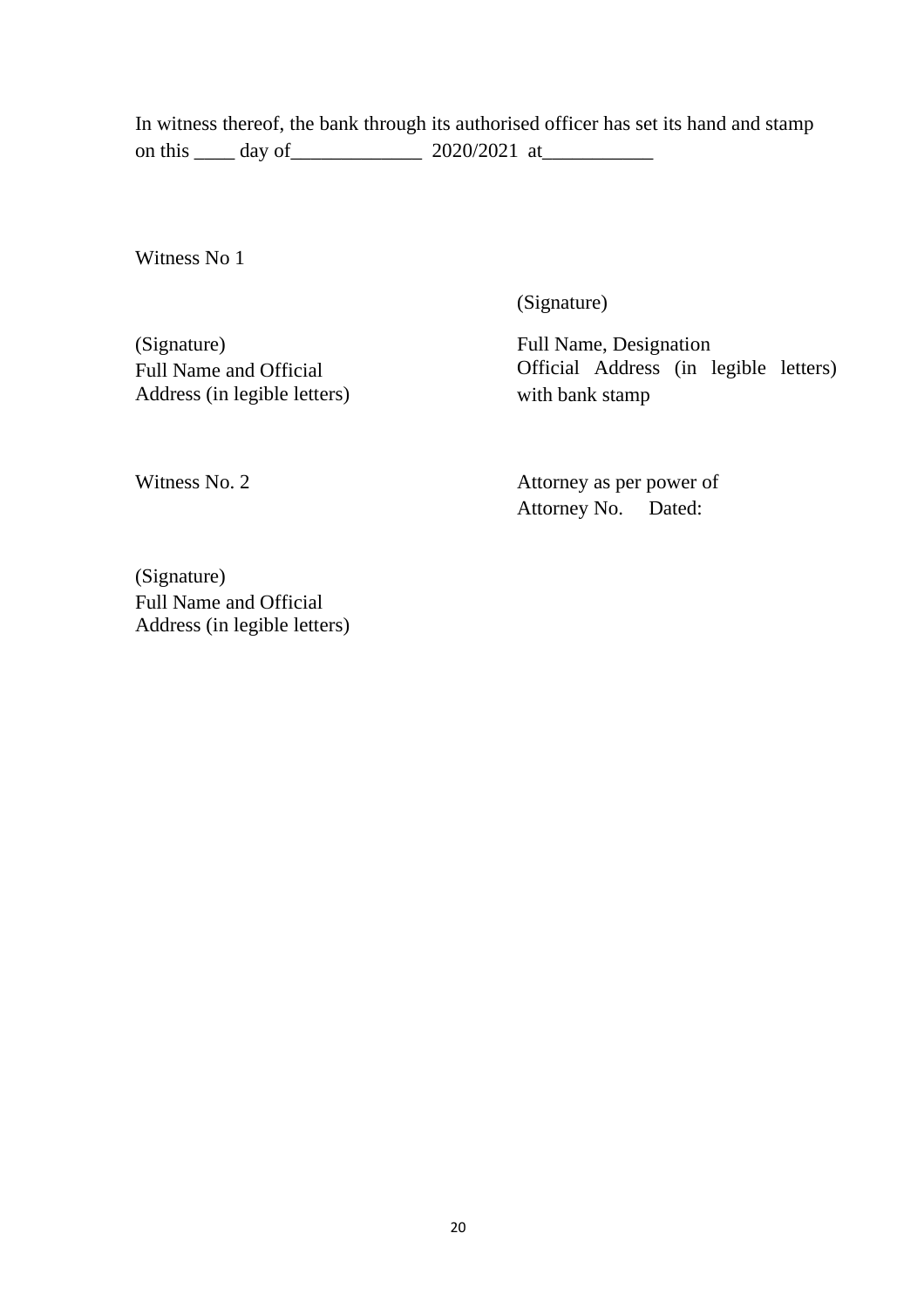## **S. No.15: Schedule of Requirement**

| S. No. | <b>Name of Equipment</b> | Quantity | EMD $(\bar{\zeta})$ |
|--------|--------------------------|----------|---------------------|
|        | RFID-LMS                 | 1 No.    | $60,000/$ -         |

## **S.No.16: Price schedule to be filled up by the bidder for quoting prices (See Annexure)**

## **S.No.17: Specification & allied technical details (See Annexure)**

**Please use Annexure to be filled in words and figures of amount**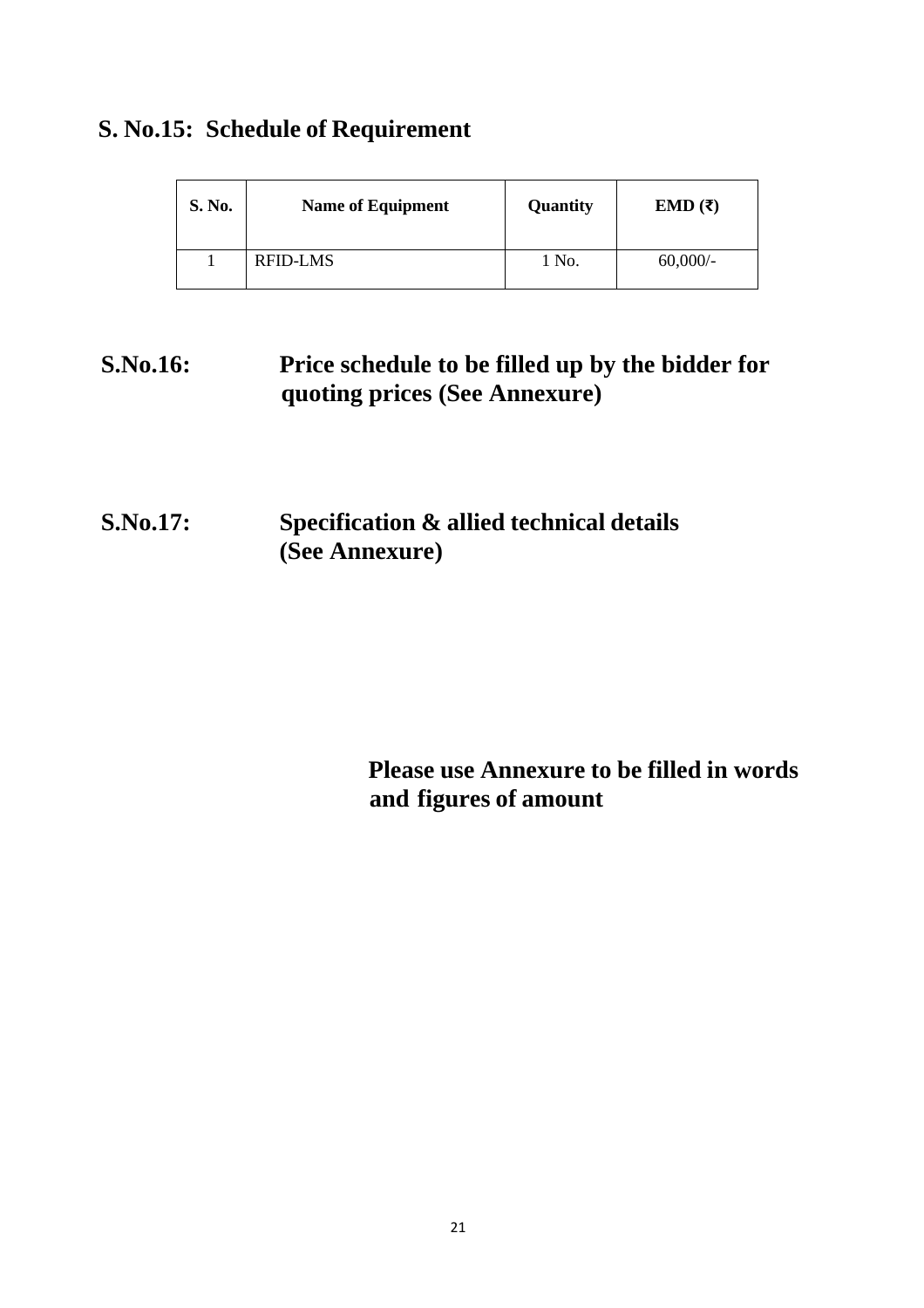## **SL.NO. 16**

## **COMMERCIAL OFFER**

# **(To be submitted in a separate sealed cover)**

## **SCHEDULE OF RATES AND QUANTITIES**

Name and place of works/supply: Assistant Director (S) I/c Scientist-II, I/c Siddha Central Research Institute (SCRI), Arignar Anna Hospital Campus, Arumbakkam, Chennai-600 106.

|                      |                                                                                                                                                                                                                                                                                                                                                                           | Quantity            | <b>Price/Unit</b>                                                           |                     |
|----------------------|---------------------------------------------------------------------------------------------------------------------------------------------------------------------------------------------------------------------------------------------------------------------------------------------------------------------------------------------------------------------------|---------------------|-----------------------------------------------------------------------------|---------------------|
| S.<br>N <sub>0</sub> | <b>Description of Item/Work</b>                                                                                                                                                                                                                                                                                                                                           | In Figures in Words | In Figures in Words<br>(add the Word 'only'<br>at end against each<br>item) | <b>Total</b><br>(3) |
|                      |                                                                                                                                                                                                                                                                                                                                                                           | 1 No.               |                                                                             |                     |
| 1.                   |                                                                                                                                                                                                                                                                                                                                                                           |                     |                                                                             |                     |
|                      | Specification<br>as per (Technical<br>Bid)                                                                                                                                                                                                                                                                                                                                |                     |                                                                             |                     |
|                      | (A) Price Cost<br>(1) Basic cost inclusive of<br>Package<br>& Handling<br>charges<br>(2) Duties & Taxes (if applicable)<br>Custom<br>a)<br>C.E.D.<br>b)<br>S.E.D.<br>c)<br>Sales Tax<br>d)<br>(3) Any other charges not<br>Covered above<br>(B) ) Service Cost<br>(a) AMC Charges per year for Two<br>years beyond Comprehensive<br>warranty period.<br>(b) Comprehensive |                     |                                                                             |                     |
|                      | (c) Engineer service charges<br>without any spare part                                                                                                                                                                                                                                                                                                                    |                     |                                                                             |                     |

#### **TENDER NO. SCRI/01/2020**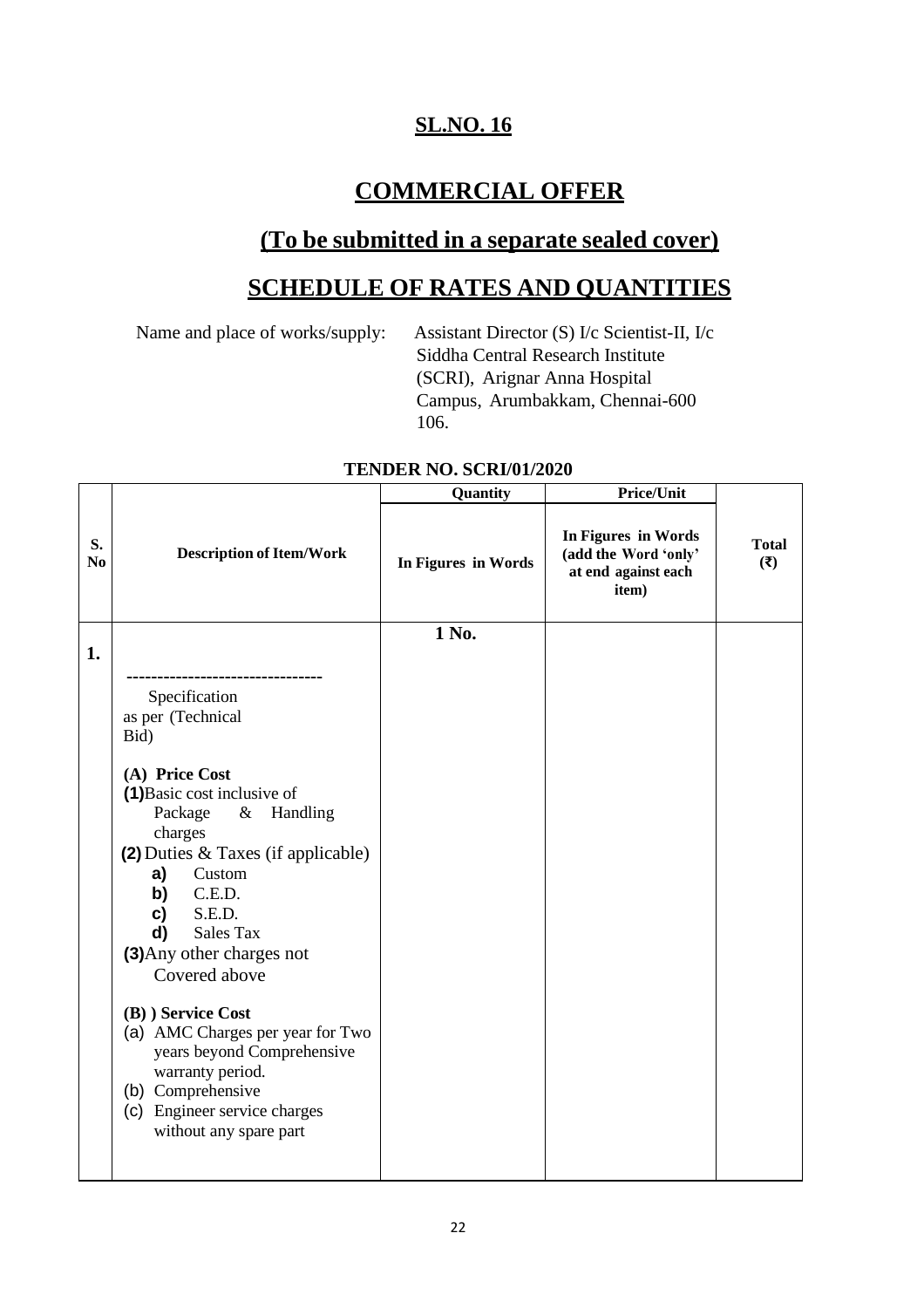| (C) Terms and conditions for |  |  |
|------------------------------|--|--|
| payment of charges           |  |  |
| including service tax        |  |  |
|                              |  |  |
|                              |  |  |
|                              |  |  |

- **1.** Prices given above are firm with all duties and taxes as shown above separately. (No revision in rates will be accepted)
- **2.** Delivery within days earlier or otherwise specify period.
- **3.** We are bound by Tender Form Conditions and General Terms & Condition, stated in the accompanied form.
- **4.** Any of the above item can be modified/deleted reduction in quantity from the above schedule at the sole discretion of The Assistant Director (S), I/c, SCRI, Chennai.
- **5. Above prices are inclusive of comprehensive warranty to the maximum period (**vendor should specify the period of warranty in months for the implemented solution**) for equipment free of cost for all above items**

**Signature of Tenderer (Seal)**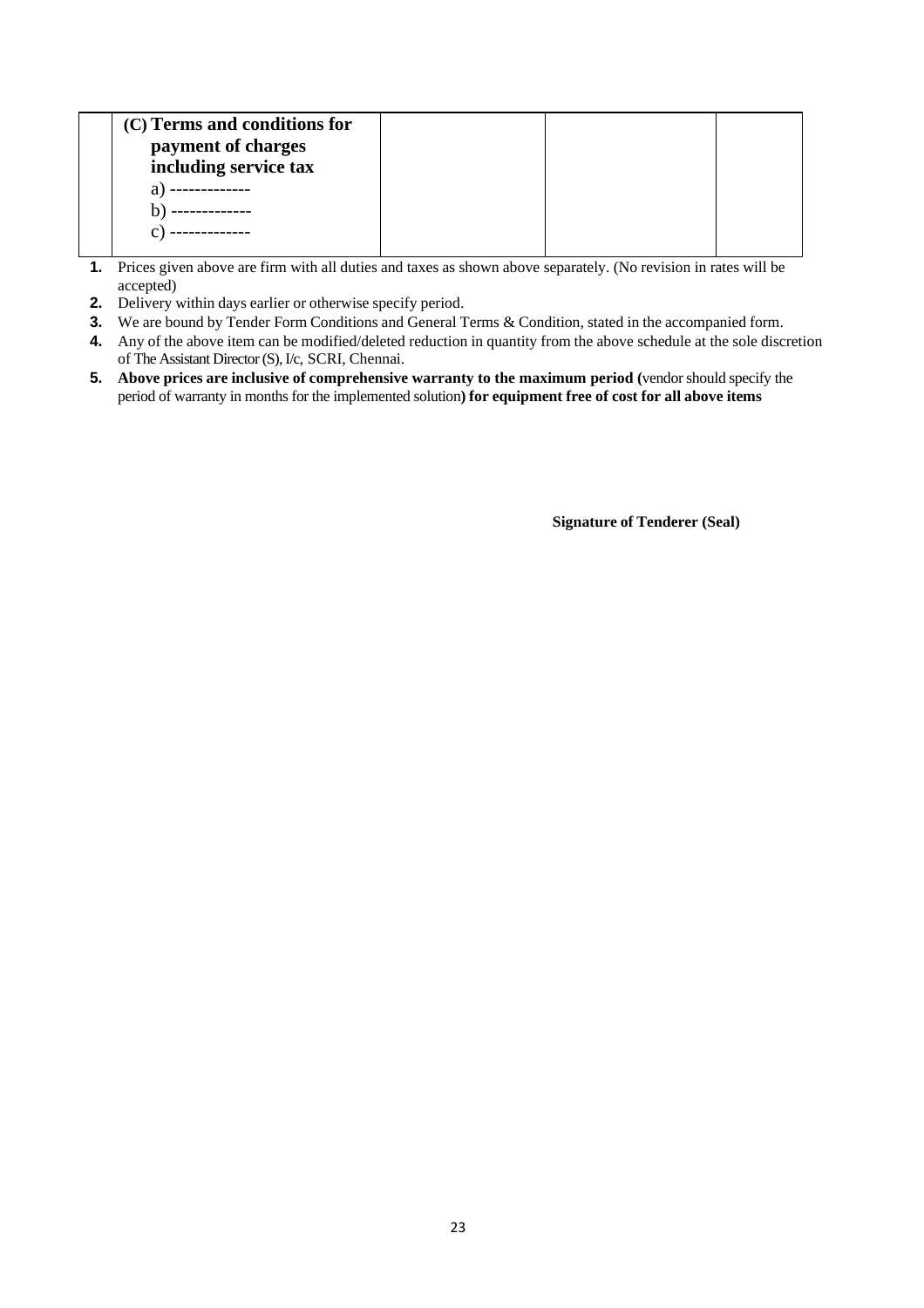## **SL.NO. 17 Tender No. SCRI/01/2020 Technical Specifications for RFID-LMS**

#### **Scope of the Work**

The scope of work includes complete supply, installation, commissioning, successful implementation with maximum periods onsite warranty & maintenance of the RFID system.

#### **Eligibility**

All RFID Equipment (Tags, Readers & Gates) should be from one RFID.

#### **Manufacturer**:

The vendor should have local technical and service support in Chennai would be preferred.

*Against each point* in the technical specification**,** compliance must be marked as **YES/NO**

### **Minimum Technical Specification**

| Item No. 1: Library Staff Station                                                                                                                                                                                                                                                                                       |      |                  |                            |
|-------------------------------------------------------------------------------------------------------------------------------------------------------------------------------------------------------------------------------------------------------------------------------------------------------------------------|------|------------------|----------------------------|
| <b>Item Minimum Specifications</b>                                                                                                                                                                                                                                                                                      | Qty. | <b>Yes or No</b> | <b>Remarks</b><br>(If any) |
| Read/Write/Anti-theft programming should be done in one single<br>operation                                                                                                                                                                                                                                             |      |                  |                            |
| Read/Write distance of Up to 25 cm and programming time of 1<br>second                                                                                                                                                                                                                                                  |      |                  |                            |
| Should be fully ISO/IEC 14443A, 15693 and ISO 18000:3 compliant                                                                                                                                                                                                                                                         |      |                  |                            |
| programming station should interface with the Library<br>The<br>Management Software using NCIP V2.0 protocol                                                                                                                                                                                                            |      |                  |                            |
| Integrated with reader for patron ID Card based ISO/IEC 14443A<br>Mifare Plus to read for circulation                                                                                                                                                                                                                   |      |                  |                            |
| Integrated with reader for patron ID Card based ISO/IEC 14443A<br>Mifare Plus for personalization of data into the ISO/IEC 14443A Mifare<br>Plus passive contact less 1Kb smart card in the pre-defined location in<br>the memory. The details of memory location in smart card will be<br>provided at appropriate time |      |                  |                            |
| NCIP V2.0 compliance software interface integrated with integrated<br>library management software for all operations like patron card<br>personalization, check-in, check-out, renew, reserve etc. of library<br>circulation                                                                                            |      |                  |                            |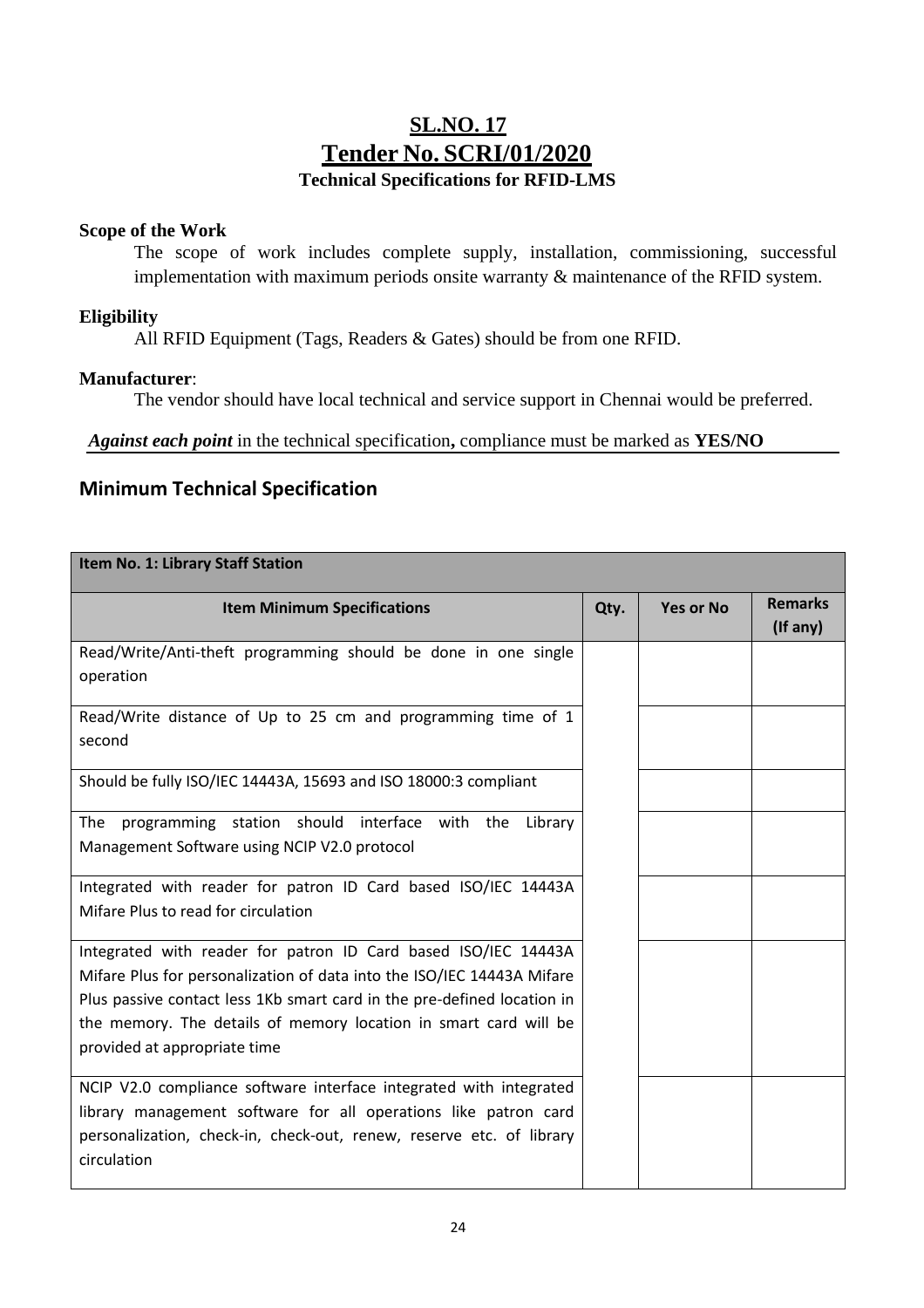|                               | <b>Specifications</b>                             |  |  |
|-------------------------------|---------------------------------------------------|--|--|
| Parameter                     | <b>Technical Specs</b>                            |  |  |
| <b>Operating Frequency</b>    | 13.56 MHz                                         |  |  |
| Power Supply                  | 5V to 12V                                         |  |  |
| Power Consumption             | 1.2W minimum                                      |  |  |
| <b>Transmitting Power</b>     | 1W minimum                                        |  |  |
| Read Range                    | Up to 25 cm                                       |  |  |
| Antenna                       | Internal                                          |  |  |
| Communication<br>Interface    | USB/RS232/Ethernet                                |  |  |
| <b>Supported Transponders</b> | ISO 15693, ISO 14443A and ISO 18000:3             |  |  |
| Indicators                    | LED / Buzzer for power, read verification<br>etc. |  |  |
| <b>Operating Temperature</b>  | -10 $^{\circ}$ C to +70 $^{\circ}$ C              |  |  |
| <b>Housing Material</b>       | <b>ABS or Similar</b>                             |  |  |

| Item No. 2: RFID Handheld Portable Reader                                  |      |                  |                      |  |
|----------------------------------------------------------------------------|------|------------------|----------------------|--|
| <b>Item Minimum Specifications</b>                                         | Qty. | <b>Yes or No</b> | Deviation,<br>If any |  |
| The portable handheld reader (Wand) and the required accessories           |      |                  |                      |  |
| must be a cordless, one-piece design, to be held in one hand.              |      |                  |                      |  |
| The portable handheld reader must feature sound battery backup.            |      |                  |                      |  |
| The total weight of the portable handheld reader must be less than 1       |      |                  |                      |  |
| Kg., including battery, RFID reader, antenna and computing unit, and       |      |                  |                      |  |
| any other components that must be carried by the user.                     |      |                  |                      |  |
| The portable handheld reader must be easily set down on a library          |      |                  |                      |  |
| shelf or cart when necessary to free the user's hands.                     |      |                  |                      |  |
| The portable handheld reader must incorporate an ergonomic design,         |      |                  |                      |  |
| to aid user in reading shelves at all levels easy to use and be relatively |      |                  |                      |  |
| non-stressful to wrist, arm, shoulder and elbow.                           |      |                  |                      |  |
| The portable handheld reader battery life must allow the user to work      |      |                  |                      |  |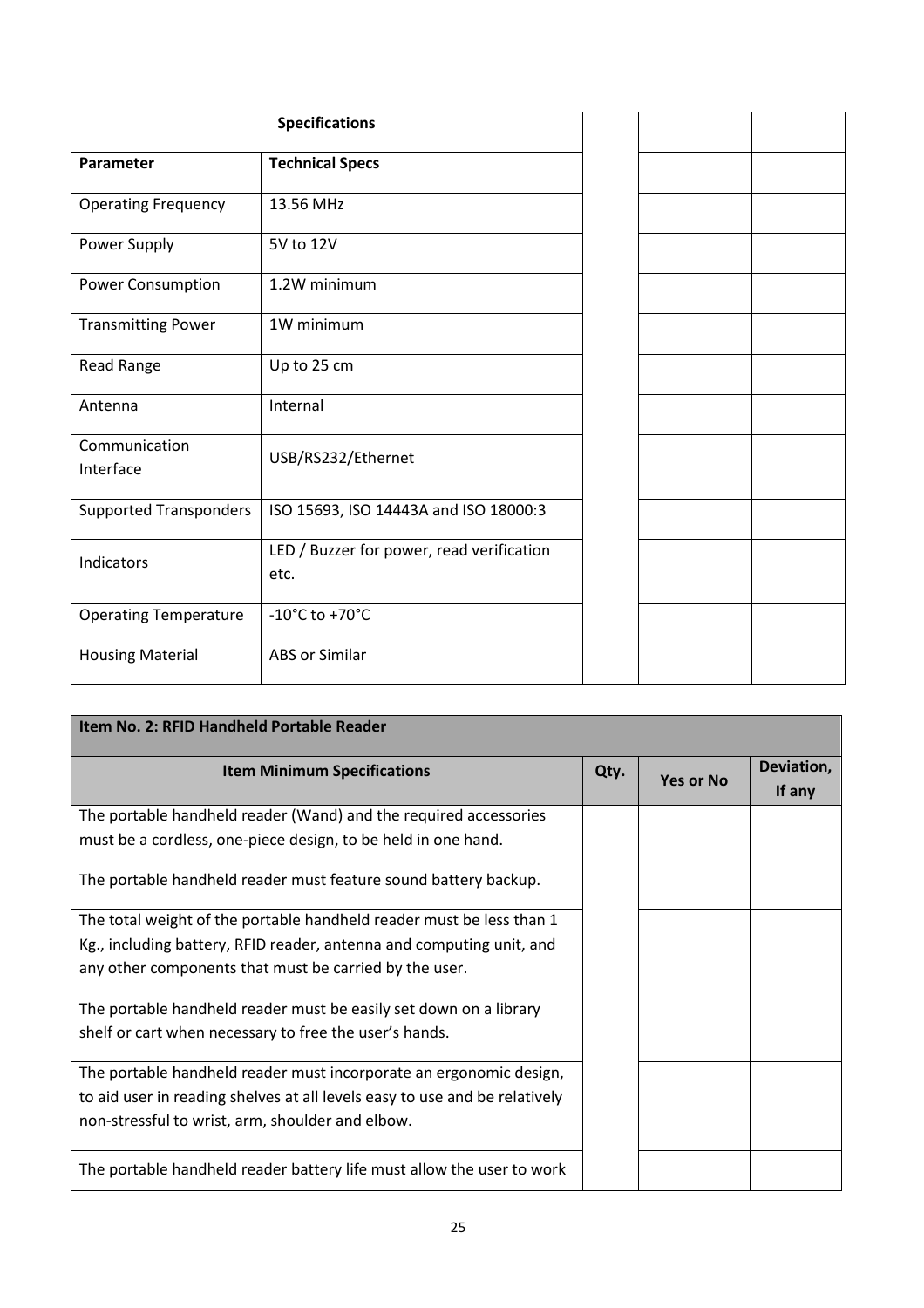| for at least 4 hours before recharging.                    |                                                                        |  |  |
|------------------------------------------------------------|------------------------------------------------------------------------|--|--|
|                                                            | The portable handheld reader must use an anti-collision algorithm that |  |  |
|                                                            | does not limit the number of tags, which can be simultaneously         |  |  |
| identified and read.                                       |                                                                        |  |  |
|                                                            |                                                                        |  |  |
|                                                            | The portable handheld reader must have the capacity to download at     |  |  |
|                                                            | least 1 million items from library's automation system onto the        |  |  |
| portable handheld reader memory medium.                    |                                                                        |  |  |
|                                                            | The proposed portable handheld reader must accommodate data            |  |  |
| collection simultaneously with other functions.            |                                                                        |  |  |
|                                                            | The proposed system must accommodate Sorting, Shelving, Searching,     |  |  |
|                                                            | finding of library documents, and pulling the defined data to help the |  |  |
| user.                                                      |                                                                        |  |  |
|                                                            |                                                                        |  |  |
|                                                            | The proposed portable handheld reader must have an audible tone        |  |  |
| and visible indicators to verify item has been identified. |                                                                        |  |  |
|                                                            | The handheld reader should include memory of at least 4GB              |  |  |
|                                                            |                                                                        |  |  |
|                                                            | <b>Specifications</b>                                                  |  |  |
| Parameter                                                  | <b>Technical Specs</b>                                                 |  |  |
| <b>Operating Frequency</b>                                 | 13.56 MHz                                                              |  |  |
| Power Supply                                               | 9V                                                                     |  |  |
| Standby Mode (battery life)                                | 4 Hours                                                                |  |  |
|                                                            |                                                                        |  |  |
| <b>Charging Time</b>                                       | 4.5 Hours                                                              |  |  |
| <b>Transmitting Power</b>                                  | 1W approximately                                                       |  |  |
|                                                            |                                                                        |  |  |
| <b>Read Range</b>                                          | Up to 15 cm                                                            |  |  |
| <b>Communication Interface</b>                             | <b>USB</b>                                                             |  |  |
| <b>Supported Transponders</b>                              | ISO 15693-3, I Code                                                    |  |  |
|                                                            | LED Indicator / LCD Display for Power,                                 |  |  |
| Indicators                                                 | Read & Error and a configurable buzzer                                 |  |  |
|                                                            |                                                                        |  |  |
| <b>Operating Temperature</b>                               | -10 $^{\circ}$ C to +70 $^{\circ}$ C                                   |  |  |
| <b>Storage Memory</b>                                      | 4GB                                                                    |  |  |
|                                                            |                                                                        |  |  |
| <b>Housing Material</b>                                    | <b>ABS Plastic</b>                                                     |  |  |
|                                                            |                                                                        |  |  |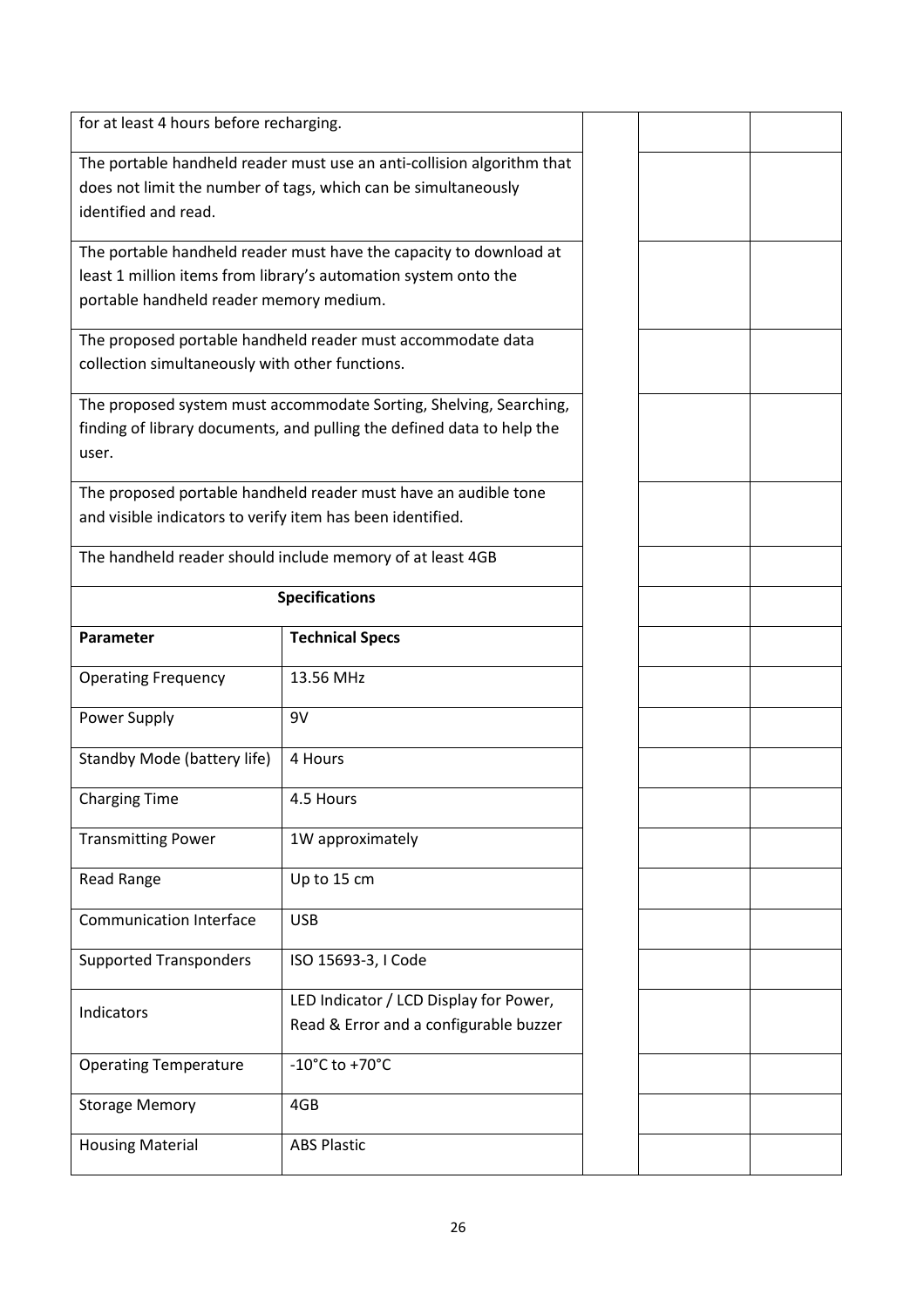| Item No. 3: Two EAS Pedestals Library Security Gate |                                                                       |      |                  |                      |
|-----------------------------------------------------|-----------------------------------------------------------------------|------|------------------|----------------------|
|                                                     | <b>Item Minimum Specifications</b>                                    | Qty. | <b>Yes or No</b> | Deviation,<br>If any |
|                                                     | Security gate should include two theft detection pedestals, which are |      |                  |                      |
|                                                     | interdependent of each other and also have an overlapping protection  |      |                  |                      |
|                                                     | zones providing additional security. It is planned to install these   |      |                  |                      |
|                                                     | pedestals at a single location in the library. The system should have |      |                  |                      |
|                                                     | suitable number of I/O ports for Standard electronic counter, web cam |      |                  |                      |
|                                                     | trigger, CCTV, locking gates etc. The offer must be complete in all   |      |                  |                      |
|                                                     | respects with CCTV integration and must include all the components    |      |                  |                      |
|                                                     | required for the functional of the system Library security gate. It   |      |                  |                      |
|                                                     | should also have multi line infrared motion sensors to detect library |      |                  |                      |
| foot falls and in-out numbers.                      |                                                                       |      |                  |                      |
|                                                     | <b>Specifications</b>                                                 |      |                  |                      |
| Parameter                                           | <b>Technical Specs</b>                                                |      |                  |                      |
| <b>Operating Frequency</b>                          | 13.56 MHz                                                             |      |                  |                      |
| Power Supply                                        | AC 230V / 50Hz                                                        |      |                  |                      |
| Power consumption                                   | 30W maximum                                                           |      |                  |                      |
| <b>Transmitting Power</b>                           | 0.5W to 6W variable                                                   |      |                  |                      |
| Read Range                                          | Up to 1 m with pair of gates                                          |      |                  |                      |
| <b>Communication Interface</b>                      | RS232 / Ethernet                                                      |      |                  |                      |
| <b>Supported Transponders</b>                       | ISO 15693-3, I Code                                                   |      |                  |                      |
| <b>Operating Temperature</b>                        | -10°C to +70°C                                                        |      |                  |                      |
| <b>Communication Parameters</b>                     | Baud Rate: 115200 Kbps                                                |      |                  |                      |
| Weight                                              | 25 Kg approximately                                                   |      |                  |                      |
| <b>Housing Material</b>                             | ABS or similar                                                        |      |                  |                      |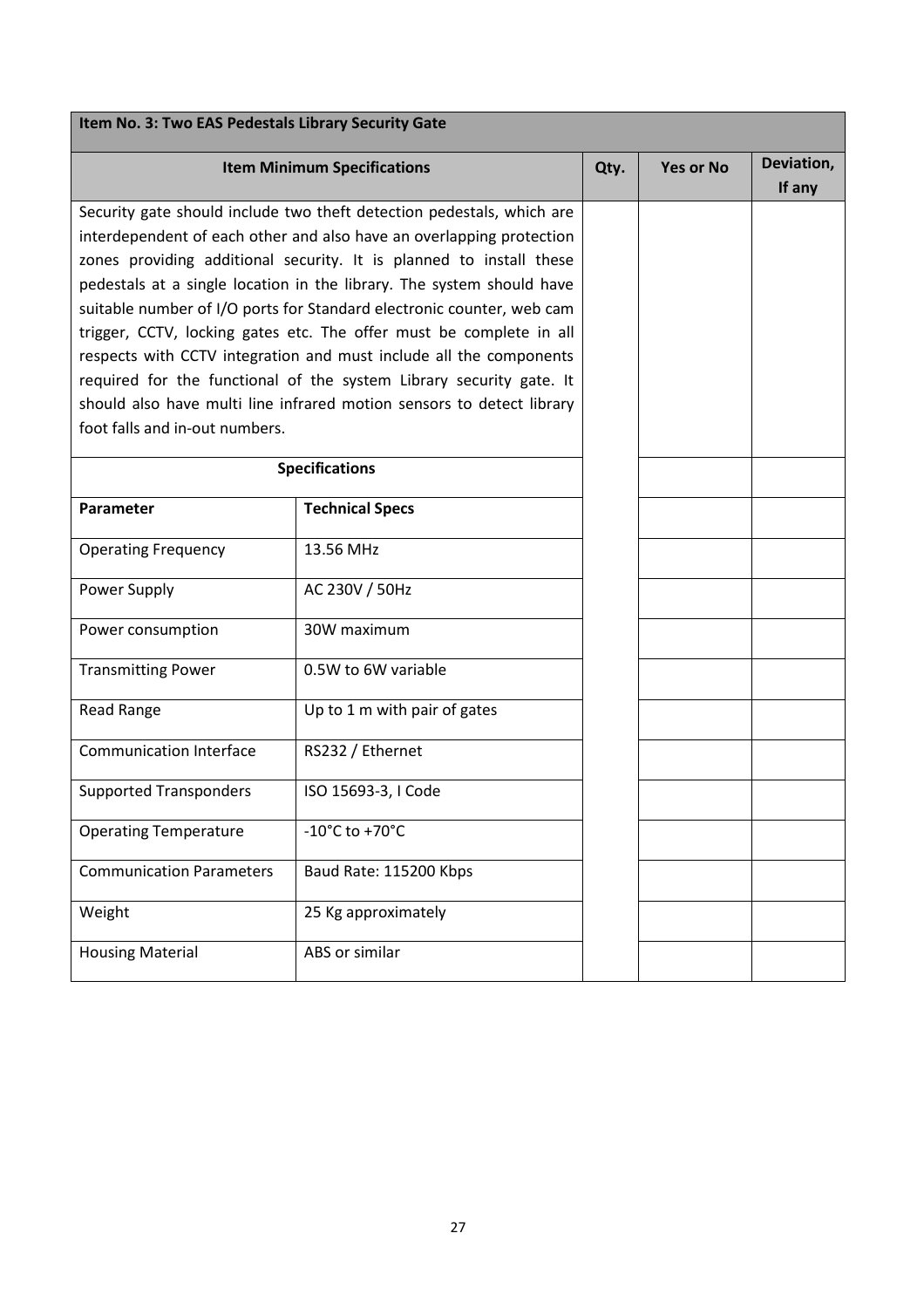| Item No. 4: Self Adhesive RFID Tags (for Book)                                   |      |                  |                      |
|----------------------------------------------------------------------------------|------|------------------|----------------------|
| <b>Item Minimum Specifications</b>                                               | Qty. | <b>Yes or No</b> | Deviation,<br>If any |
| The RFID chip used in the tag should have been designed specifically             |      |                  |                      |
| for Library use. i.e. it should have three sections                              |      |                  |                      |
| <b>.</b> Lockable section for item identification                                |      |                  |                      |
| <sup>o</sup> Re-writable section for library specific use                        |      |                  |                      |
| <sup>o</sup> Security function (EAS) for item anti-theft (which can be activated |      |                  |                      |
| and deactivated),                                                                |      |                  |                      |
| • The RFID chip should have multi read function, i.e. several tags can be        |      |                  |                      |
| read at the same time                                                            |      |                  |                      |
| Tag size should be 80mm x 50mm with at least 2048 bits memory,                   |      |                  |                      |
| multi-read and antitheft                                                         |      |                  |                      |
| Distance for detection from pedestal should be minimum of 92 cms                 |      |                  |                      |
|                                                                                  |      |                  |                      |
| Tags should be fully ISO 15693/18000-3 compliant                                 |      |                  |                      |
| Other features: "Tag Talks First" (TTF) feature, tamper proof, detection         |      |                  |                      |
| rate of the system should be above 95% consistently regardless of the            |      |                  |                      |
| number of items that are in the field                                            |      |                  |                      |
| Warranty of Tags Minimum 40 years for logic circuits and replacement             |      |                  |                      |
| of defective tags if found during first time tagging                             |      |                  |                      |
| <b>Mechanical Dimension</b>                                                      |      |                  |                      |
| • Transponder coil size 80X50 mm ± 0 5mm                                         |      |                  |                      |
| • Transponder die-cut size 80 x 50 mm 0.2 mm                                     |      |                  |                      |
| • Thickness of the IC 150 micrometer ± 10%                                       |      |                  |                      |
| . Overall thickness of transponder package (excluding IC and                     |      |                  |                      |
| siliconized paper) 200 micro meter ± 10%                                         |      |                  |                      |
| • Thickness of the siliconized wafer 56 micro meter                              |      |                  |                      |
| <b>Electrical characteristics</b>                                                |      |                  |                      |
| • Integrated Circuit (IC) Philips i-Code-SLI X.                                  |      |                  |                      |
| • ICS protocol /anti-collision ISO 15693/18000-3                                 |      |                  |                      |
| • Operating frequency 13.56 MHz                                                  |      |                  |                      |
| • Unloaded resonance frequency 14.15 MHz ±0.30 MHz                               |      |                  |                      |
| • Memory 2048 bits R/W EEPROM                                                    |      |                  |                      |
| <b>General characteristics of transponder</b>                                    |      |                  |                      |
| • Operating temperature (electronics parts): -20'C to *85"C                      |      |                  |                      |
| • ESD voltage immunity +12 kV peak. HBM                                          |      |                  |                      |
| • Bending diameter (D) > 50 mm. tension less than 10 N                           |      |                  |                      |
| • Static pressure (P) < 10 MPa (10 N/mm2)                                        |      |                  |                      |
|                                                                                  |      |                  |                      |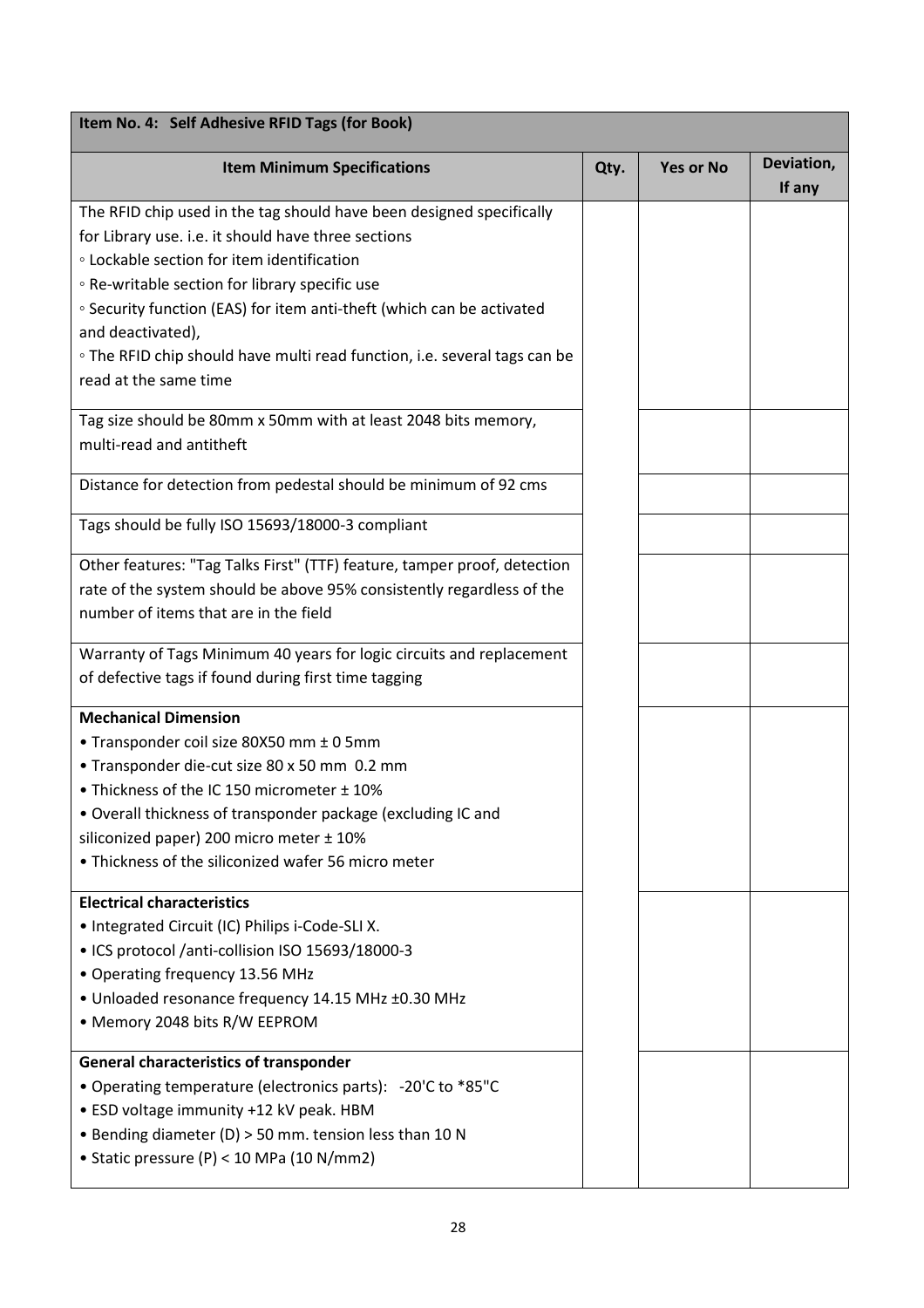| <b>Item No. 5: Institution Labels</b>                                          |      |                  |                      |  |
|--------------------------------------------------------------------------------|------|------------------|----------------------|--|
| <b>Item Minimum Specifications</b>                                             | Qty. | <b>Yes or No</b> | Deviation,<br>If any |  |
| Good quality self-adhesive labels of following specification:                  |      |                  |                      |  |
| Good quality smooth face                                                       |      |                  |                      |  |
| Label printed with Name and logo (design to be approved by the<br>Department)  |      |                  |                      |  |
| Size: Minimum half inch larger on all sides than the RFID tag                  |      |                  |                      |  |
| Strong permanent adhesive, which does not leach in to the paper of<br>the book |      |                  |                      |  |

| Item No. 6: Integration Module / Middleware Features                 |      |                  |                      |
|----------------------------------------------------------------------|------|------------------|----------------------|
| <b>Item Minimum Specifications</b>                                   | Qty. | <b>Yes or No</b> | Deviation,<br>If any |
| Client Software should support following features and is to be       |      |                  |                      |
| Integrated with existing Integrated Library Management Software      |      |                  |                      |
| (ILMS)                                                               |      |                  |                      |
| Tagging / Re-tagging after proper online validation of the title /   |      |                  |                      |
| member records LMS database                                          |      |                  |                      |
| Tag monitoring by accessing item record from ILMS database           |      |                  |                      |
| Patron Smart Card personalization monitoring by accessing patron ID  |      |                  |                      |
| from ILMS database                                                   |      |                  |                      |
| Send SMS & Email for circulations and registration transaction which |      |                  |                      |
| can be selected for specific users.                                  |      |                  |                      |
| NCIP V2.0 compliance                                                 |      |                  |                      |
| Retagging option for re-registration of books & patrons              |      |                  |                      |
| Sorting by accessing Title record from ILMS                          |      |                  |                      |
| Check out / Check-in/Renewal                                         |      |                  |                      |
| Provision to display of reservations done by a member along with     |      |                  |                      |
| sequence and date of collection                                      |      |                  |                      |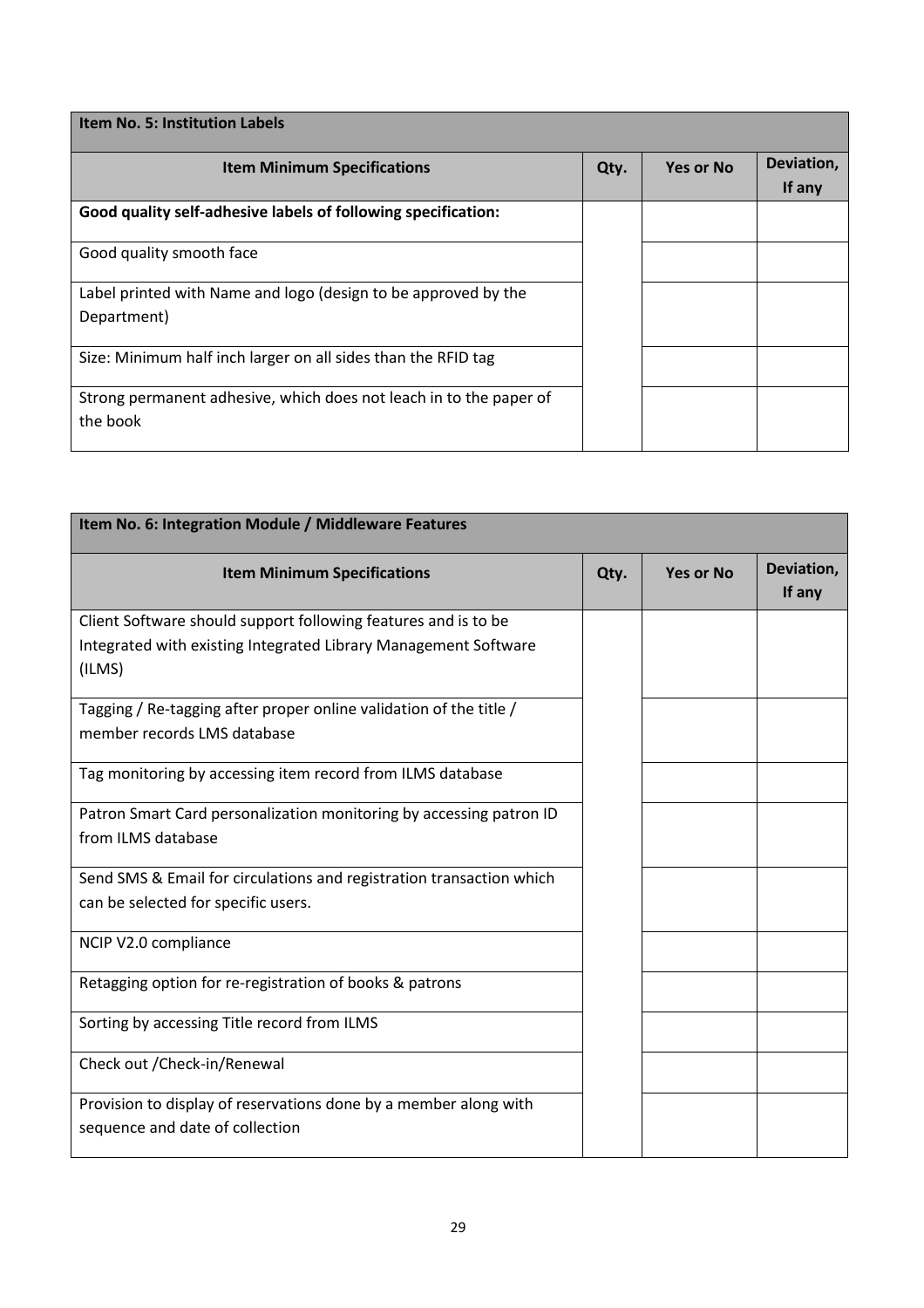| Provision of enquiry of checkouts against a member and its due date |  |  |
|---------------------------------------------------------------------|--|--|
| Provision for details of fine against a member                      |  |  |
|                                                                     |  |  |
| Provision of slip printing containing the details of a transaction  |  |  |
|                                                                     |  |  |
| Reserved titles shall get highlighted while check-in                |  |  |
|                                                                     |  |  |

| Item No. 7: RFID Tagging Job Work (for Book)                            |      |                  |                      |  |
|-------------------------------------------------------------------------|------|------------------|----------------------|--|
| <b>Item Minimum Specifications</b>                                      | Qty. | <b>Yes or No</b> | Deviation,<br>If any |  |
| RFID Tag & Sticker to be pasted in same process                         |      |                  |                      |  |
| ISO 28560 standard followed for tagging                                 |      |                  |                      |  |
| Registration of books / DVDs to be done in single process               |      |                  |                      |  |
| Data validation / editing required for Classification, Preparation of   |      |                  |                      |  |
| Subject Heading & Verification etc. Including Retrieving the Book from  |      |                  |                      |  |
| the shelf and returning the same to the Specific shelf after processing |      |                  |                      |  |
| as per Library standards for all Book entries.                          |      |                  |                      |  |
| To paste spine label where ever found missing                           |      |                  |                      |  |

| Item No. 8: Dedicated Desktop                                                                                                                                                                                                                                                                                                                                                                                      |      |                  |                      |
|--------------------------------------------------------------------------------------------------------------------------------------------------------------------------------------------------------------------------------------------------------------------------------------------------------------------------------------------------------------------------------------------------------------------|------|------------------|----------------------|
| <b>Item Minimum Specifications</b>                                                                                                                                                                                                                                                                                                                                                                                 | Qty. | <b>Yes or No</b> | Deviation,<br>If any |
| Compuer-1 no. with the following / equivalent or higher Specification.<br>Latest model computer with Intel Core i5 or higher, 4 GB DDR3, 1TB<br>HDD. high speed USB, Display: 24-inch LED Monitor with inbuilt<br>speakers. Original Windows 10 and MS-office, PDF writer and<br>converter, 64 bit compatible with LMS software. Quoted computer<br>specification should clearly mentioned in the tender document. |      |                  |                      |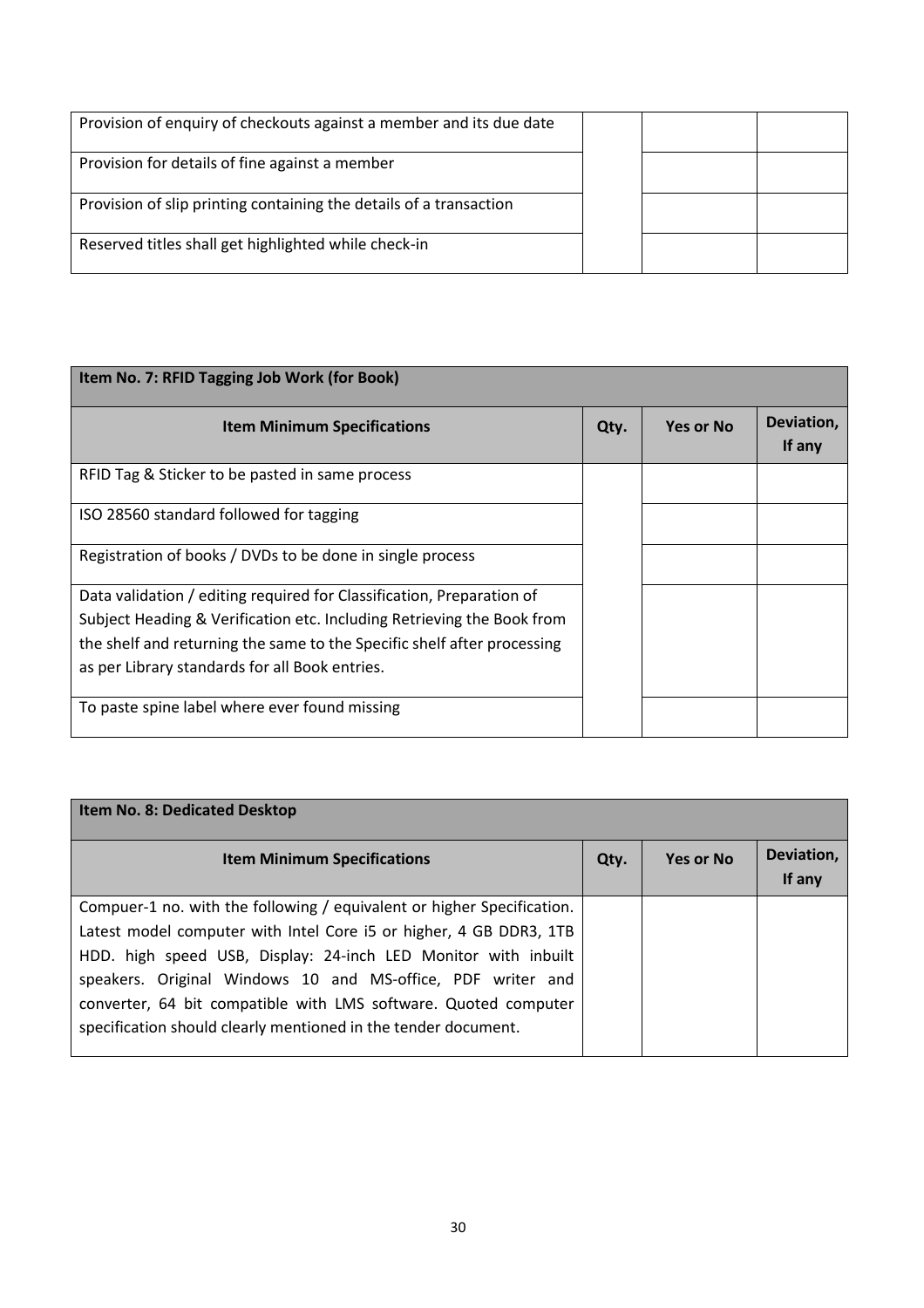#### **Optional Accessories: (Cost of the Optional accessories must be included in the Commercial Bid)**

| <b>Item No. 9: Self Check Out Kiosk Station</b>                                                                     |                                                                     |      |                  |                      |
|---------------------------------------------------------------------------------------------------------------------|---------------------------------------------------------------------|------|------------------|----------------------|
|                                                                                                                     | <b>Item Minimum Specifications</b>                                  | Qty. | <b>Yes or No</b> | Deviation,<br>If any |
|                                                                                                                     | RFID Reader and Antenna with multiple Read/Write facility           |      |                  |                      |
| Kiosk should suit the library decor                                                                                 |                                                                     |      |                  |                      |
| High Speed Thermal Slip Printer                                                                                     |                                                                     |      |                  |                      |
| Technology                                                                                                          | 17" or higher LCD/LED Touch Screen Monitor using Capacitive         |      |                  |                      |
| <b>Branded Small Form Factor CPU</b>                                                                                |                                                                     |      |                  |                      |
| compliant                                                                                                           | Multiprotocol firmware ISO/IEC 14443A. 15693 and ISO 18000:3        |      |                  |                      |
| Communication interface - Ethernet                                                                                  |                                                                     |      |                  |                      |
| ILMS Software giving following features:<br>· Check out / Renewal<br>∘ Transaction Status<br>∘ Transaction Printout | The Self-Checkout station client software should interface with the |      |                  |                      |
| sequence and date of collection,                                                                                    | Provision for display of reservations done by a user along with     |      |                  |                      |
|                                                                                                                     | Provision of enquiry of checkouts against a user and its due date.  |      |                  |                      |
| Provision for enquiry of fine against a user,                                                                       |                                                                     |      |                  |                      |
|                                                                                                                     | <b>Specifications</b>                                               |      |                  |                      |
| Parameter                                                                                                           | <b>Technical Specs</b>                                              |      |                  |                      |
| <b>Operating Frequency</b>                                                                                          | 13.56 MHz                                                           |      |                  |                      |
| Power Supply                                                                                                        | 180-230V Ac; 50 Hz                                                  |      |                  |                      |
| <b>Power Consumption</b>                                                                                            | 1.2W minimum                                                        |      |                  |                      |
| <b>Transmitting Power</b>                                                                                           | 1W approximately                                                    |      |                  |                      |
| <b>Read Range</b>                                                                                                   | 20-25 cms<br>3 to 4 books of average size                           |      |                  |                      |